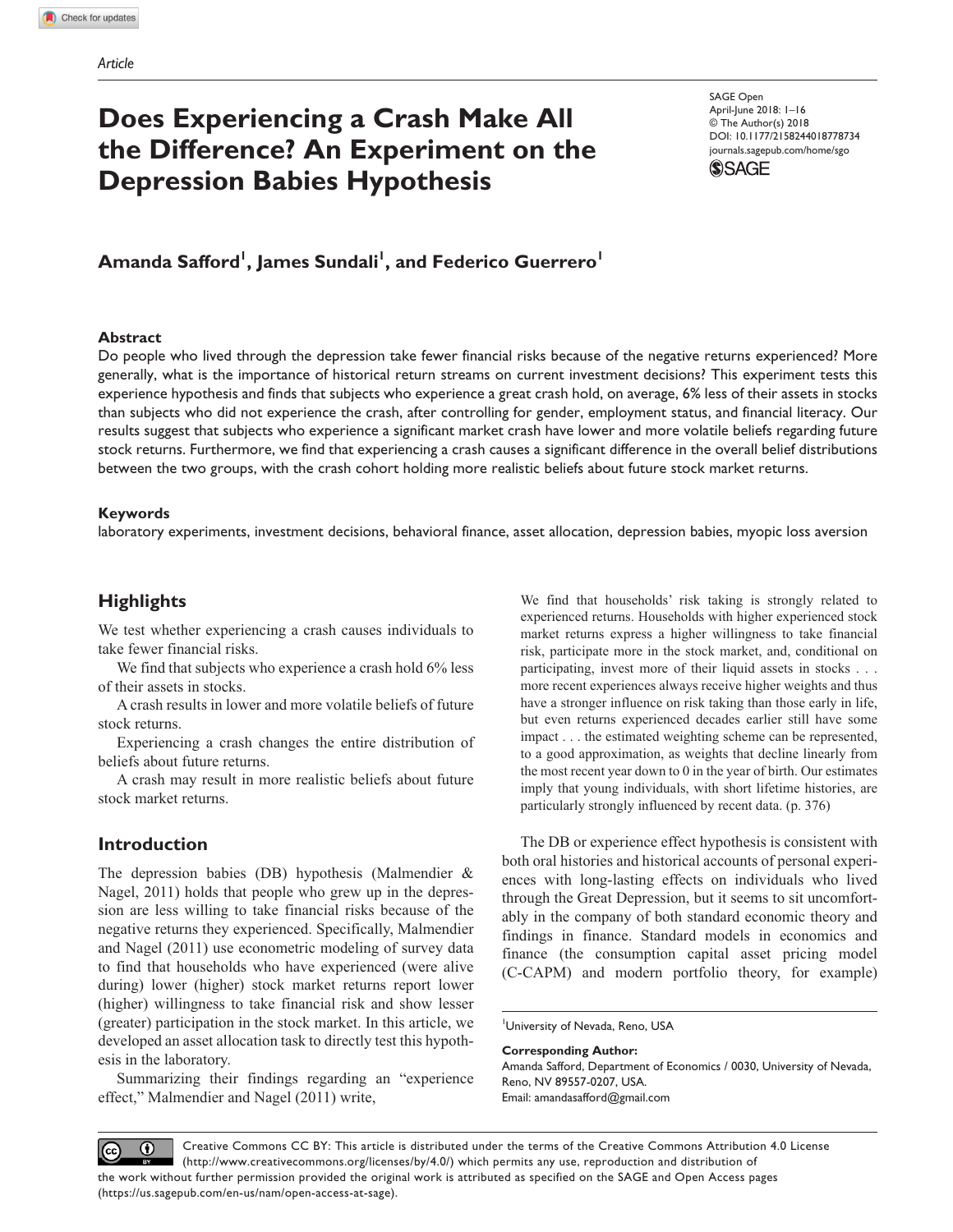assume that agents rationally form beliefs based upon all relevant historical information and have stable risk preferences that are not affected by economic experiences, let alone economic experiences in the distant past. A number of studies in macroeconomics and finance (Boldrin, Christiano, & Fisher, 2001; Campbell & Cochrane, 1999) propose time-varying risk aversion in the very specific form of habit formation or "difference habits" models in which utility is a function of consumption minus a habit. As was the case with standard models of optimal behavior, these "habit formation" models cannot be easily reconciled with the experience effect hypothesis either. First, as stressed by Mehra and Prescott (2003), it is not clear that investors have the large time-varying fluctuations in risk aversion implied by habit formation models. Second, a large fall in wealth triggered by a large crash in asset prices should presumably lead to a fall in relative risk aversion in the short run according to habit persistence models, a proposition that is not only implausible in light of all available anecdotal evidence (phrases such as "flight to safety" or "flight to quality" are common place in the aftermath of every large crash) but also bears little, if any, connection to a long-run effect suggested by the experience effect hypothesis.

Furthermore, whenever adaptive behavior and/or expectations are allowed in economic models, more distant observations tend to carry significantly lower weight than more recent ones; for example, Malmendier and Nagel (2016) show that recent inflation experiences predict current inflation expectations. Furthermore, the representativeness heuristic and the recency effect (Hogarth & Einhorn, 1992) provide a psychological explanation for the idea that recent experiences will outweigh the influence of experiences from the distant past.

Although the recency effect suggests that judgments will be most strongly influenced by the most recent and easily available events, psychological support for a more long-run experience effect can be found in the literature on the effect of personal experiences during a person's formative years. For example, Freud & Strachey (1966) write,

Both patients give us an impression of having been "fixated" to a particular portion of their past, as though they could not manage to free themselves from it and were for that reason alienated from the present and the future. (p. 273)

A review by Pechtel and Pizzagalli (2011) finds the early life stress can have long-lasting psychological and biological effects. Furthermore, a growing literature (e.g., Erev, Glozman, & Hertwig, 2008; Hertwig, Barron, Weber, & Erev, 2004; Nisbett & Ross, 1980; E. U. Weber, Bockenholt, Hilton, & Wallace, 1993) suggests that personally experiencing the outcome of an event has a much bigger impact on subsequent decisions especially when compared with simply reading of or learning about the focal event. Lejarraga, Woike, and Hertwig (2016) present experimental evidence to show that experiencing a market crash has a greater effect on subsequent investment behavior than simply receiving a description of the crash.

Attempts to model the influence of past events on current decisions have produced mixed results. While Malmendier and Nagel (2011) show that the influence of past events declines linearly over time, Plonsky, Teodorescu, and Erev (2015) found that a linear declining recency weight approach could be improved with a "wavy recency" model. They write, "across wide classes of dynamic binary choice environments, focusing only on experiences that followed the same sequence of outcomes preceding the current task is more effective than focusing on the most recent experiences" (p. 621). Plonsky et al. (2015) argue that agents make decisions by using past experiences that are most similar to the current choice task. Agents' decisions are not necessarily driven by the most recent experiences but by the most recent experiences that are similar to the current environment. Wavy recency combined with the importance of early life experiences further support the hypothesis that market crashes experienced early in an investor's life cycle can have long-lasting effects on subsequent investment decisions.

Other research on decisions from description suggests that the framing of historical information will also impact choice. Benartzi and Thaler (1995) introduced the idea of myopic loss aversion (MLA) to provide an explanation for the equity premium puzzle. MLA suggests that if investors are loss averse and evaluate their returns frequently, they will hold fewer risky assets as short-term losses will be more salient in the decision process than long-term gains. The experience effect hypothesis, as formulated by Malmendier and Nagel, and MLA are consistent in that both suggest that the recent investment returns are likely to be weighted more heavily than returns from the distant past.

In a follow-up paper on MLA, Benartzi and Thaler (1999) ran a series of experiments on repeated gambles and retirement investments. This research shows that investment choice behavior can be manipulated by changing the frame of historical returns. In an experimental survey of university employees, it was found that employees were more likely to invest in stocks if the historical distribution of returns was presented as 30-year equivalents of 1-year returns. The results suggest that investors are more likely to invest in risky assets if the historical returns are presented in a longterm frame rather than a short-term frame, thus encouraging investors to not view return streams myopically and not get trapped by recent experiences. This finding raises the possibility that experience effects may be moderated by manipulating the presentation frame of historical returns. Indeed, this moderation effect introduced by the framing of longversus short-term returns has been found to affect investment choice in an experimental task (Sundali & Guerrero, 2009).

The interest in the empirical validity of the experience effect hypothesis is not purely theoretical. The recent financial crash of 2008 has created the possibility of a fresh new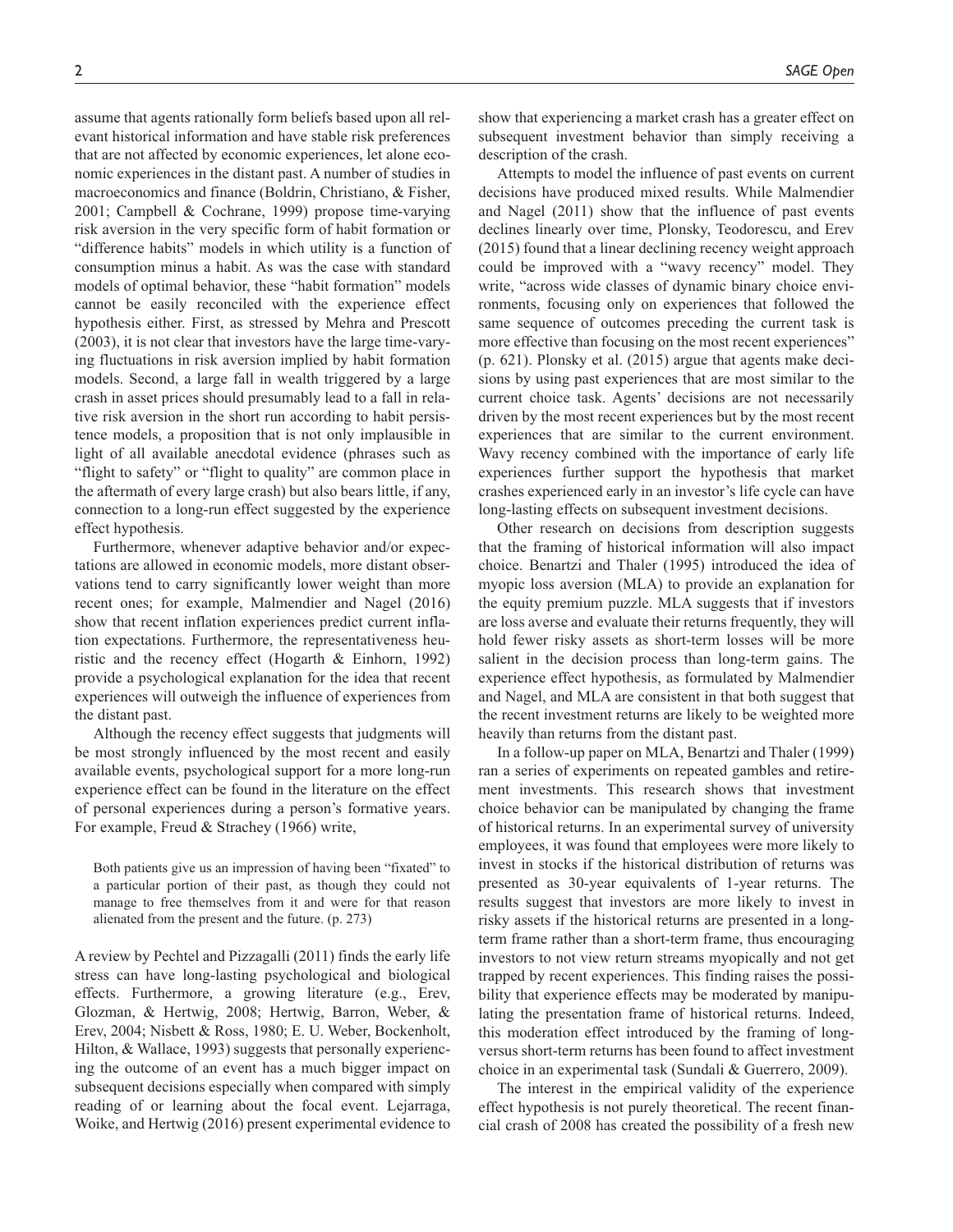cohort of investors affected by a substantial market decline and opens up fresh questions regarding the ongoing effects of the crash on people's risk attitudes, their beliefs concerning future stock market returns, and their rates of stock market participation. For all these reasons, we believe that a reexamination of the experience effect hypothesis can shed light on critical aspects of people's behavior following an asset crash and in so doing can help in understanding some short- and long-run implications.

In their examination of the experience effect hypothesis, Malmendier and Nagel (2011) used repeated cross-sections of data from the Survey of Consumer Finances from 1960 to 2007. Given the limitations imposed by the data, Malmendier and Nagel (2011) could not track the decisions of the same individuals over time. A second and related limitation of the Malmendier and Nagel (2011) study also stems from the nature of the data and is related to their inability to draw causal connections between the shock (a great crash) and its impact on individual behavior. A laboratory experiment is ideally suited to address these issues and provides a natural motivation for our study.

Summarizing our laboratory study, we utilized a  $2 \times 2$ between-subjects design with experienced returns as one factor and the framing of the historical return distribution as the other factor. The task for all subjects in the experiment was to repeatedly allocate a portfolio between two assets, one risky and the other riskless. One group of subjects (crash cohort) received returns on the risky asset that included a substantial asset crash, whereas a second group of participants did not experience this asset crash (no-crash cohort). The second factor manipulated was whether the historical returns describing the risky asset were presented to subjects in a long- or short-term frame. Two main effects were found. First, after controlling for differences in gender, age, investment experience, employment category, and other relevant determinants that could affect a subjects allocation to the risky asset, there was a significant (both economically and statistically) long-term and slowly decaying crash experience effect. Subjects whose risky asset return experience included a substantial asset crash allocated roughly 6% less of their portfolios to the risky asset than subjects who did not experience the crash, and this lower allocation was apparent 20 to 30 periods after having experienced the crash. Second, subjects who were presented with historical risky asset return information in a long-term frame invested about 5% more in the risky asset than subjects who received return information in a short-term frame.

The average allocation to the risky asset by subjects in the crash cohort at the end of the experiment was slightly below their allocation to the risky asset at the beginning of the experiment, a few periods before experiencing the crash. Although finding an overall long-term average crash effect is consistent with other experimental findings (Guerrero, Stone, & Sundali, 2012; Lejarraga et al., 2016), a novel finding in these results is that experiencing an asset crash changed the entire distribution of allocations to stocks (as opposed to just

the mean allocation, as reported before). The mean, standard deviation, skewness, and kurtosis corresponding to the average allocations to stocks by the crash cohort were all significantly different from the same four moments characterizing the average distribution (probability density function) of the allocations to stocks by subjects who did not experience the crash.

As to the channels of transmission from experiencing an asset crash to stock allocations, we confirm and extend Malmendier and Nagel's (2011) original findings. The results show that experiencing a crash leads subjects to expect that future returns on the risky asset will be lower. Furthermore, the results show that the entire distribution of beliefs regarding future risky asset returns is changed by the crash. The average distribution of beliefs of subjects in the crash cohort is significantly different from the no-crash cohort in its four moments (mean, standard deviation, skewness, and kurtosis) and also different from the underlying objective probability distribution of stock market returns of the Dow Jones Industrial Average (DJIA), the market index used in our study. Of particular interest is the result involving the tails of the three distributions. The left tail of the probability density function corresponding to the crash cohort is significantly "fatter" than the one corresponding to the no-crash cohort, but not quite as fat as the objective distribution of returns represented by the DJIA. The crash versus no-crash comparison suggests that crash cohort subjects become more realistic in their appraisal of the likelihood of extreme negative shocks. The crash versus DJIA comparison suggests that people underweight the true objective probability of an extreme negative event, even after experiencing it, a finding that is in line with the literature on rare events (Camilleri & Newell, 2011; Erev et al., 2008; Hertwig et al., 2004; Rakow & Newell, 2010).

The rest of the article is organized as follows. Section 2 describes the experimental design and procedures. Section 3 presents demographic statistics on the sample pool and uses ANOVA techniques to identify between condition effects. Section 4 builds a series of multivariate regression models designed to disentangle the DB's effect from other independent influences on influencing the share of the risky asset held by subjects. Section 5 considers the transmission mechanisms that may account for the finding of lower allocations to the risky asset in the crash cohort. Specifically, analyses are presented that support the finding that subjects' beliefs regarding expected future returns on stocks are driving the main results over the competing hypothesis of a long-term change in risk aversion. Section 6 concludes with a discussion of the results and suggestions for future research.

# **Experimental Design and Procedures**

### *Experimental Design*

The experimental design is a  $2 \times 2$  between-subject design. The first manipulation varies how long subjects make asset allocation decisions and the return stream that subjects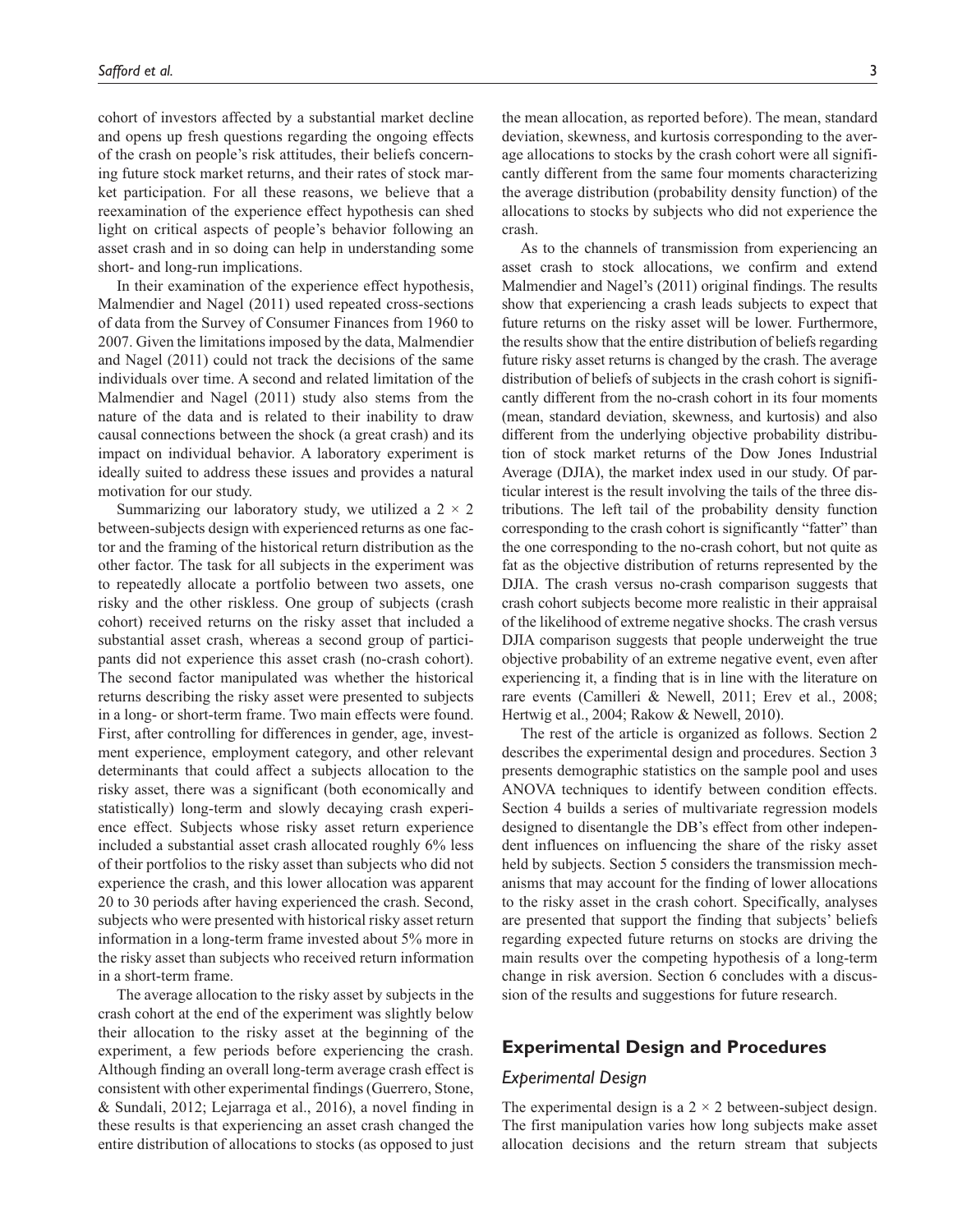**Table 1.** Actual Return on DJIA 1925-1964.

| Experiment year | Actual year | % return on DJIA |
|-----------------|-------------|------------------|
| I               | 1925        | 30.0             |
| $\overline{2}$  | 1926        | 0.3              |
| 3               | 1927        | 28.8             |
| 4               | 1928        | 48.2             |
| 5               | 1929        | $-17.2$          |
| 6               | 1930        | $-33.8$          |
| 7               | 1931        | $-52.7$          |
| 8               | 1932        | $-23.1$          |
| 9               | 1933        | 66.7             |
| $\overline{10}$ | 1934        | 4.1              |
| П               | 1935        | 38.5             |
| 12              | 1936        | 24.8             |
| 3               | 1937        | $-32.8$          |
| 4               | 1938        | 28.1             |
| 15              | 1939        | $-2.9$           |
| $\overline{6}$  | 1940        | $-12.7$          |
| 17              | 1941        | $-15.4$          |
| 18              | 1942        | 7.6              |
| 9               | 1943        | 13.8             |
| 20              | 1944        | 2.1              |
| 21              | 1945        | 26.6             |
| 22              | 1946        | $-8.1$           |
| 23              | 1947        | 2.2              |
| 24              | 1948        | $-2.1$           |
| 25              | 1949        | 12.9             |
| 26              | 1950        | 17.6             |
| 27              | 1951        | 14.4             |
| 28              | 1952        | 8.4              |
| 29              | 1953        | $-3.8$           |
| 30              | 1954        | 44.0             |
| 31              | 1955        | 20.8             |
| 32              | 1956        | 2.3              |
| 33              | 1957        | $-12.8$          |
| 34              | 1958        | 34.0             |
| 35              | 1959        | 16.4             |
| 36              | 1960        | $-9.3$           |
| 37              | 1961        | 18.7             |
| 38              | 1962        | $-10.8$          |
| 39              | 1963        | 17.0             |
| 40              | 1964        | 14.6             |

*Note.* DJIA = Dow Jones Industrial Average.

experience. Subjects make allocation decisions for 20 or 40 years and receive the return stream of the DJIA from either 1945-1964 (20-year cohort) or from 1925-1964 (40-year cohort). The actual return stream on the DJIA from 1925 to 1964 is shown in Table 1. Subjects in the 40-year condition will experience the return stream crash on the DJIA from 1929-1932.

The second manipulation varies the display of the distribution of the risky asset performance between short- and long-term frames (see Figure 2). Subjects in the short-term

**Table 2.** Experimental Design.

| Subject make asset allocation<br>decisions for 20/40 years and receive<br>the returns on the DJIA beginning in<br>year 1925/1945 |          |  |  |
|----------------------------------------------------------------------------------------------------------------------------------|----------|--|--|
| 40 years                                                                                                                         | 20 Years |  |  |
|                                                                                                                                  | 1945     |  |  |
|                                                                                                                                  | 1925     |  |  |

Long term

*Note.* DJIA = Dow Jones Industrial Average.

frame only receive the statistical summary information (mean, standard deviation, maximum, minimum) on the DJIA from 1898-2011 while subjects in the long-term frame receive a column graph showing the full distribution of the DJIA annual percentage returns. The long-term frame presentation is a simple graphical summary (a histogram of the DJIA returns ordered from lowest to highest) designed to show subjects that over the long term the DJIA is a good investment. The experimental design is shown in Table 2 and the experimental task is described in more detail in "Experimental Task" section.

The logic underlying this experimental design is to better understand how asset allocation decisions are impacted by the return experience and, simultaneously, by the return description. While on the one hand the design is a fairly direct experimental test of the crash experience hypothesis, the  $2 \times 2$  design is also a modest attempt to address the issue of personal experiences versus return description. We hypothesize that subjects will be affected by both the return experience and the return description. Our hypotheses for this experimental design are summarized below:

**Hypothesis 1:** Risk taking will be highest in the condition where the DJIA historical data is presented in a long-term frame and there is no market crash.

**Hypothesis 2:** Risk taking will be lowest in the condition where the DJIA historical data is presented in a short-term frame and there is a market crash.

**Hypothesis 3:** Experiencing a market crash will have a stronger impact on risk taking than the description of the DJIA historical data in a long-term frame. The second highest amount of risk taking will be in the condition where the DJIA historical data is presented in a long-term frame and there is a market crash.

### *Procedures*

Recruitment was conducted by sending a flyer in the campus mail to all (approximately 1,400) University of Nevada, Reno (UNR) faculty and staff employees. The flyer stated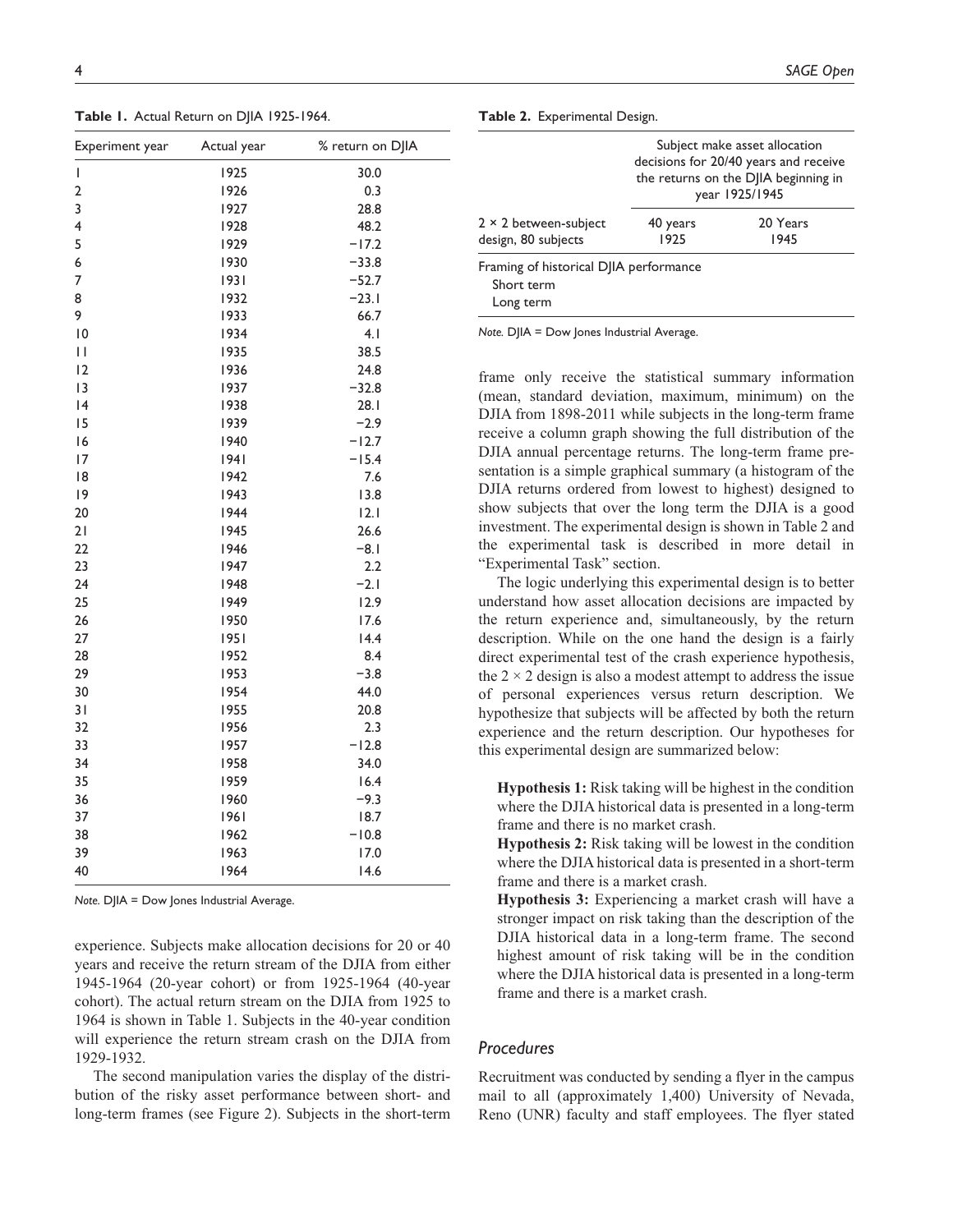**Table 3.** Investment Return Information Given to Subjects.

|                    | Cash (%) | U.S. stocks $(\%)$ |
|--------------------|----------|--------------------|
| Annualized return  | 3.00     | 7.20               |
| Standard deviation | 0.00     | 21.70              |
| <b>Minimum</b>     | 3.00     | $-52.70$           |
| Maximum            | 3.00     | 81.70              |

that a 1-hr experiment on investment decision making was taking place and a subject could earn between US\$5.00 and US\$50.00 depending upon performance. Eighty subjects signed up to participate.

The experiment was conducted at the UNR in a computer lab in the College of Business. The laboratory has eight rows of networked personal computer stations with six computers in each row. The subjects who participated in each condition were placed so that they could not see the computer of another subject and would have privacy to make their decisions. When subjects arrived, they sat down at a computer station and could begin reading the consent form and instructions and filling out the Domain-Specific Risk-Taking (DOSPERT) risk attitude questionnaire. The consent forms were then read aloud and after consent was obtained each subject received a US\$5.00 show-up fee. As the recruitment flyer stated that subjects would receive a minimum compensation of US\$5.00, the show-up fee was given to fulfill this promise. Subjects were then told that any further compensation in the experiment was contingent on their performance in an asset allocation task.

After all the instructions were read and questions answered, the subjects then made two practice decisions for which they were not paid. Each subject then proceeded at his or her own pace through the experimental tasks. Most subjects took between 30 and 45 min to make all of their decisions. After all the decisions were completed, each subject filled out a second DOSPERT scale questionnaire, a demographic questionnaire and a receipt documenting their earnings. Each subject then walked to the back of the room where they were paid individually and anonymously in cash for their performance, thanked, and dismissed from the laboratory.

Due to a technical problem in data collection, data for two of the subjects were not complete. This excluded one subject in the 40-year short-term condition and one subject in the 40-year long-term condition, and resulted in a total of 78 subjects.

### *Experimental Task*

The basic experimental task was designed to have subjects make the type of repeated asset allocation decisions that an investor might have to make when managing an endowment of money over a long period of time (e.g., investing for retirement). The constructed task for subjects in the experiment was to allocate an endowment of money across two investment options, cash and stock. Table 3 below provides the information given to subjects regarding the investments

and potential return on the assets in the experiment. Subjects were told the stock asset was a large cap mutual fund with returns similar to those of the DJIA. Subjects were told to expect that the returns on the stock asset would be similar to what the DJIA produced in the time period of 1898-2011.

Prior to making their asset allocation decisions, subjects were asked to provide a forecast regarding the percentage return on the stock asset in the next period. To motivate the subject to give an accurate estimate of the expected return on stocks, each subject was paid US\$0.25 if the estimate was within plus or minus 10% of the actual return. A subject entered his forecast regarding the return of the stock asset for the next year on the spreadsheet shown in Figure 1. On this spreadsheet the subject was given performance feedback regarding her estimate from the prior year, information regarding the historical distribution of returns on the DJIA from 1898-2011, and then asked to make an estimate for the next year. Subjects in the Long-Term frame condition were shown a table and graph regarding the distribution of DJIA returns on the worksheet (Figure 2); subjects in the Short-Term frame were *not* shown the table or the graph of the distribution of DJIA returns on the worksheet and only had the information presented in Table 3 in the subject instructions. This manipulation is in line with prior literature that has found that representation matters as the same statistical information may be mathematically equivalent but may not processed by the human brain as equivalent objects (Gottlieb, Weiss, & Chapman, 2007; Hertwig, Barron, Weber, & Erev, 2006; Rakow & Newell, 2010).

After a subject provided her forecast on the stock asset for the next year, the subject would begin making her asset allocation decisions using the spreadsheet interface as seen in Figure 3. Each subject was given a US\$3.00 endowment to begin the experiment. Each "year," the subject chose how to invest their endowment. The subjects had two investment choices: U.S. stocks (US) and cash (C). To make an asset allocation decision, a subject would enter a number in the appropriate cell for a chosen investment. For example, if a subject chose to allocate  $\frac{1}{2}$  of her funds to stocks and  $\frac{1}{2}$  to cash, she would enter 50 in the Asset Allocation Column for U.S. stocks and 50 in the column for cash. The spreadsheet also displayed the portfolio expected return and standard deviation based upon the historical distribution of returns on the DJIA from 1898-2011. The layout of the asset allocation interface was identical across all conditions of the experiment. The spreadsheet was built with checks and controls to insure accuracy in decision entry. Once a subject was satisfied with his or her asset allocation decisions for a particular year, she would then click a "final decision" button on the spreadsheet and the investment returns for that year would be displayed and the cumulative account balance was updated. After beginning Year 1 with a US\$3.00 endowment, each year after that a subject's account balance rose or fell depending upon the yearly performance of their portfolio.

A sample feedback spreadsheet is shown in Figure 4. In the Long-Term condition, the feedback given to a subject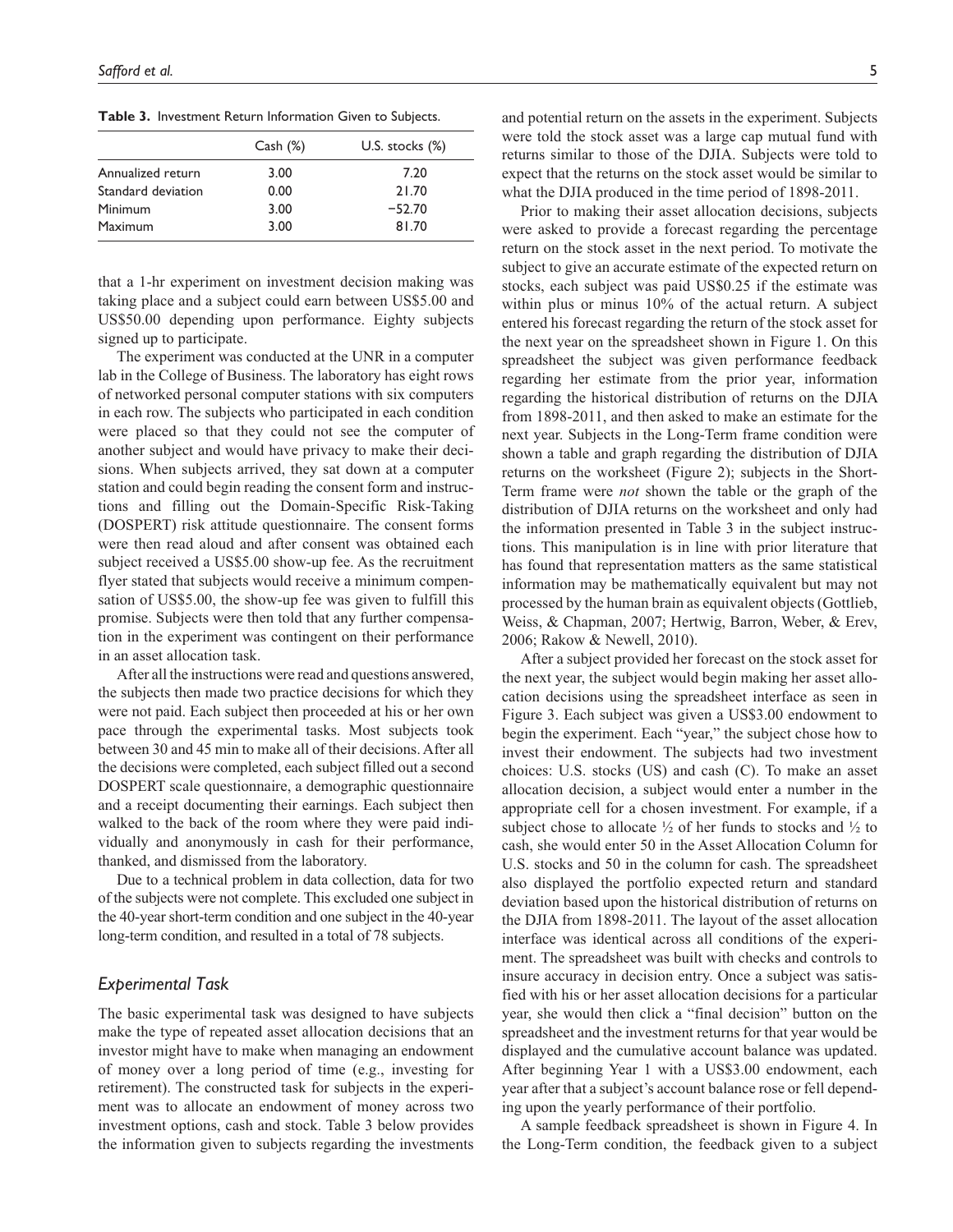

**Figure 1.** Subject interface for entering estimate of stock returns.



**Figure 2.** Information regarding return on stock investment provided to subjects in *long-term condition only*. *Note.* DJIA = Dow Jones Industrial Average.

only included the performance results from the prior year. In the Short-Term condition, the feedback given to a subject included all the performance results from all the prior years completed thus far. This difference in the framing of the feedback results was designed to give the subjects in the Short-Term conditions the opportunity to look for patterns in the return stream. The idea for displaying performance feedback in this manner comes from how many casinos have chosen to display past winning numbers in the game of roulette (Sundali, Safford, & Croson, 2012). After a subject finished reviewing the results, he or she would then click a

button to begin making her estimate regarding the return on stocks for the next year. Subjects continued making decisions in this manner for 20 or 40 years and were paid the cumulative amount earned in their portfolio at the end of the experiment.

To measure risk attitudes and risk aversion, subjects were asked to fill out two DOSPERT scale questionnaires, one prior to the asset allocation task and one after completing the task. The DOSPERT scale (Blais & Weber, 2006) provides a validated scale for measuring a person's risk attitudes and serves as a proxy for risk aversion. The scale includes a total of 30 items in five risk domains: ethical, financial, health/ safety, recreational, and social. Examples include riding a motorcycle without a helmet (health/safety) and betting a day's income at a high-stake poker game (financial). Subjects rated each item on the scale from 1 to 7 based on the *likelihood* they would engage in the activity/behavior  $(1 =$ *extremely unlikely*, 7 = *extremely likely*), the *perceived risk* of the activity (1 = *not at all risky*, 7 = *extremely risky*), and the expected benefit of the activity  $(1 = no \text{ benefits at all}, 7 =$ *great benefits*). The pre-/post-collection of the DOSPERT scale allows for the measurement of each subject's risk perception prior to the asset allocation task and to measure any change in risk perception or attitude that occurs due to the experiment.

# **Results**

# *Sample Demographics*

Seventy-eight subjects participated in the experiment and the subject pool was 45% male and 55% female. The average age of participants was 27.4 years, with 51% in the 18 to 22 age bracket, 23% in the 23 to 29 age bracket, 19% in the 30 to 49 age bracket, and 6% were 50 years or older. In all, 24% reported being either university staff or faculty employees,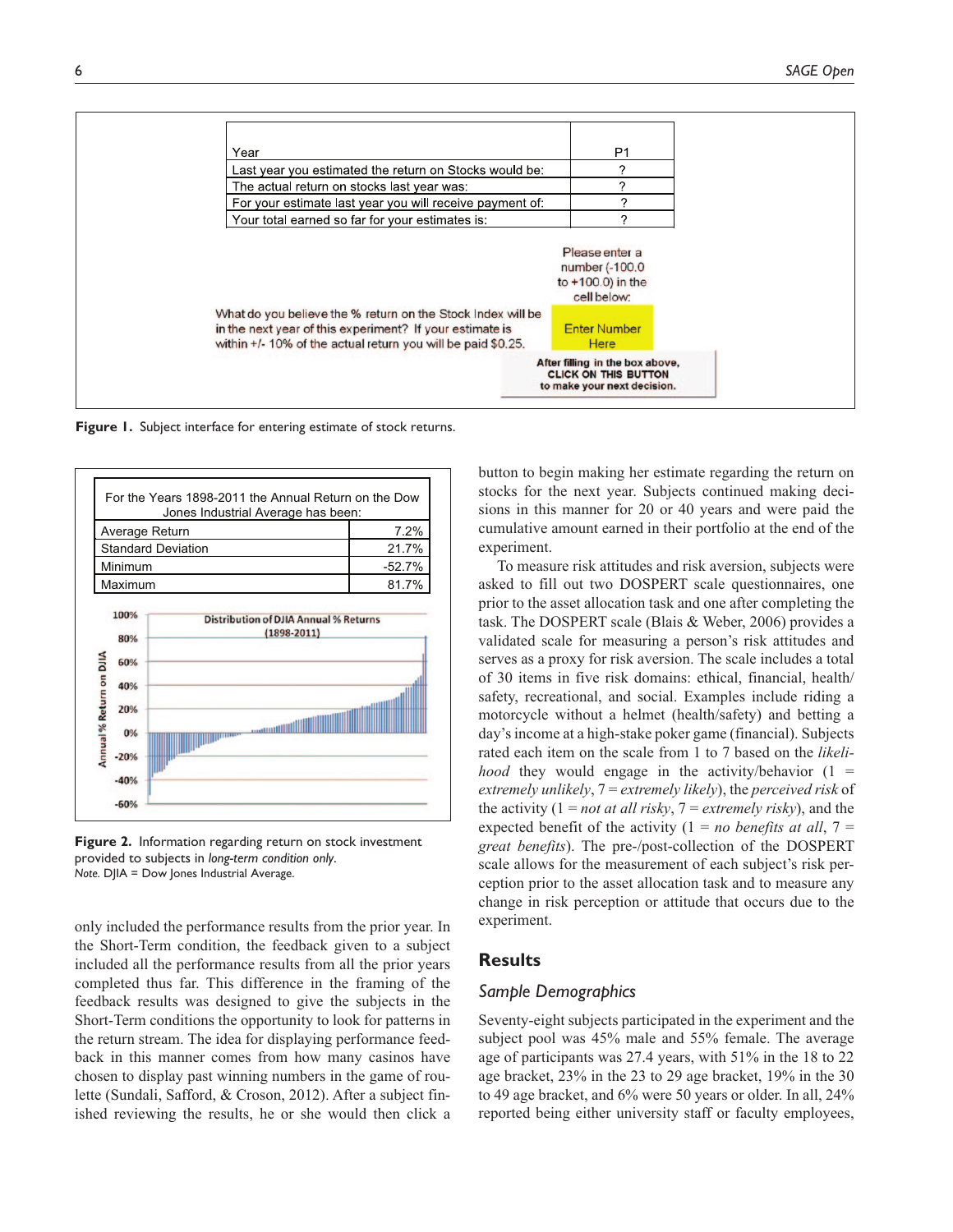|                |              |                                                    | year click on this button.                          | When you are finished making your<br>asset allocation decisions for this  |                                           |                                                        |                                                           |
|----------------|--------------|----------------------------------------------------|-----------------------------------------------------|---------------------------------------------------------------------------|-------------------------------------------|--------------------------------------------------------|-----------------------------------------------------------|
|                |              |                                                    |                                                     | Enter your asset allocation<br>decisions in these columns:                |                                           |                                                        |                                                           |
| Year           |              | <b>Beginning</b><br><b>Account</b><br>Balance (\$) | <b>Asset</b><br><b>Allocation to</b><br><b>Cash</b> | <b>Asset</b><br><b>Allocation to US (Must Sum to</b><br><b>Stock Fund</b> | <b>Total</b><br><b>Allocation</b><br>100% | <b>Portfolio</b><br><b>Expected</b><br><b>Return %</b> | <b>Portfolio</b><br><b>Standard</b><br><b>Deviation %</b> |
| Practice 1     | s            | 3.00                                               | 50                                                  | 50                                                                        | 100%                                      | 5.1%                                                   | 10.9%                                                     |
| Practice 2     | s            | 3.30                                               | 100                                                 | ۰                                                                         | 100%                                      | 3.0%                                                   | $0.0\%$                                                   |
| 1              | \$           | 3.00                                               | $\mathbf{0}$                                        | 100                                                                       | 100%                                      | 7.2%                                                   | 21.7%                                                     |
| $\overline{2}$ | \$           | 3.80                                               | 50                                                  | 50                                                                        | 100%                                      | 5.1%                                                   | 10.9%                                                     |
| 3              | \$           | 3.70                                               | 25                                                  | 75                                                                        | 100%                                      | 6.2%                                                   | 16.3%                                                     |
| 4              | $\mathbf{s}$ | 3.79                                               | $\bf{0}$                                            | 100                                                                       | 100%                                      | 7.2%                                                   | 21.7%                                                     |
| 5              |              |                                                    |                                                     |                                                                           | 0%                                        | $0.0\%$                                                | 0.0%                                                      |
| 6              |              |                                                    |                                                     |                                                                           | 0%                                        | $0.0\%$                                                | 0.0%                                                      |
| $\overline{7}$ |              |                                                    |                                                     |                                                                           | 0%                                        | $0.0\%$                                                | 0.0%                                                      |
| 8              |              |                                                    |                                                     |                                                                           | 0%                                        | $0.0\%$                                                | 0.0%                                                      |
| 9              |              |                                                    |                                                     |                                                                           | 0%                                        | $0.0\%$                                                | 0.0%                                                      |
| 10             |              |                                                    |                                                     |                                                                           | 0%                                        | $0.0\%$                                                | 0.0%                                                      |
| 11             |              |                                                    |                                                     |                                                                           | 0%                                        | $0.0\%$                                                | 0.0%                                                      |

**Figure 3.** Subject interface for entering asset allocation decisions.

```
Click here when you have finished reviewing the
results and are ready to make your estimate of
  what the you think the return on the Stock
        investment will be next year.
```
**Long Term Frame:** 

| <b>Results</b><br>for Year: | <b>Expected</b><br><b>Portfolio</b><br><b>Return</b> | <b>Actual</b><br>Cash %<br><b>Return</b> | Actual<br>Stock %<br><b>Return</b> | <b>Actual</b><br>Porfolio %<br><b>Return</b> | <b>Actual</b><br><b>Portfolio \$</b><br><b>Return:</b> | <b>Ending</b><br><b>Account</b><br><b>Balance S:</b> |
|-----------------------------|------------------------------------------------------|------------------------------------------|------------------------------------|----------------------------------------------|--------------------------------------------------------|------------------------------------------------------|
|                             | 7.2%                                                 | 3.0%                                     | 30.0%                              | 30.0%                                        | \$1.50                                                 | \$6.50                                               |

# **Short Term Frame:**

| <b>Results</b><br>for Year: | <b>Expected</b><br><b>Portfolio</b><br><b>Return</b> | <b>Actual</b><br>Cash %<br><b>Return</b> | <b>Actual</b><br>Stock %<br><b>Return</b> | <b>Actual</b><br>Porfolio %<br><b>Return</b> | <b>Actual</b><br><b>Portfolio \$</b><br>Return: | <b>Ending</b><br><b>Account</b><br><b>Balance S:</b> |
|-----------------------------|------------------------------------------------------|------------------------------------------|-------------------------------------------|----------------------------------------------|-------------------------------------------------|------------------------------------------------------|
| P <sub>1</sub>              | 5.1%                                                 | 3.0%                                     | 17.0%                                     | 10.0%                                        | \$0.30                                          | <b>\$3.30</b>                                        |
| P2                          | 3.0%                                                 | 3.0%                                     | 3.0%                                      | 3.0%                                         | \$0 10                                          | \$3.40                                               |
|                             | 7.2%                                                 | 3.0%                                     | 26.6%                                     | 26.6%                                        | \$0.80                                          | \$3.80                                               |
| 2                           | 5.1%                                                 | 3.0%                                     | $-8.1%$                                   | $-2.6%$                                      | (S0.10)                                         | \$3.70                                               |
| 3                           | 6.2%                                                 | 3.0%                                     | 2.2%                                      | 2.4%                                         | \$0.09                                          | \$3.79                                               |

**Figure 4.** Subject interface results page.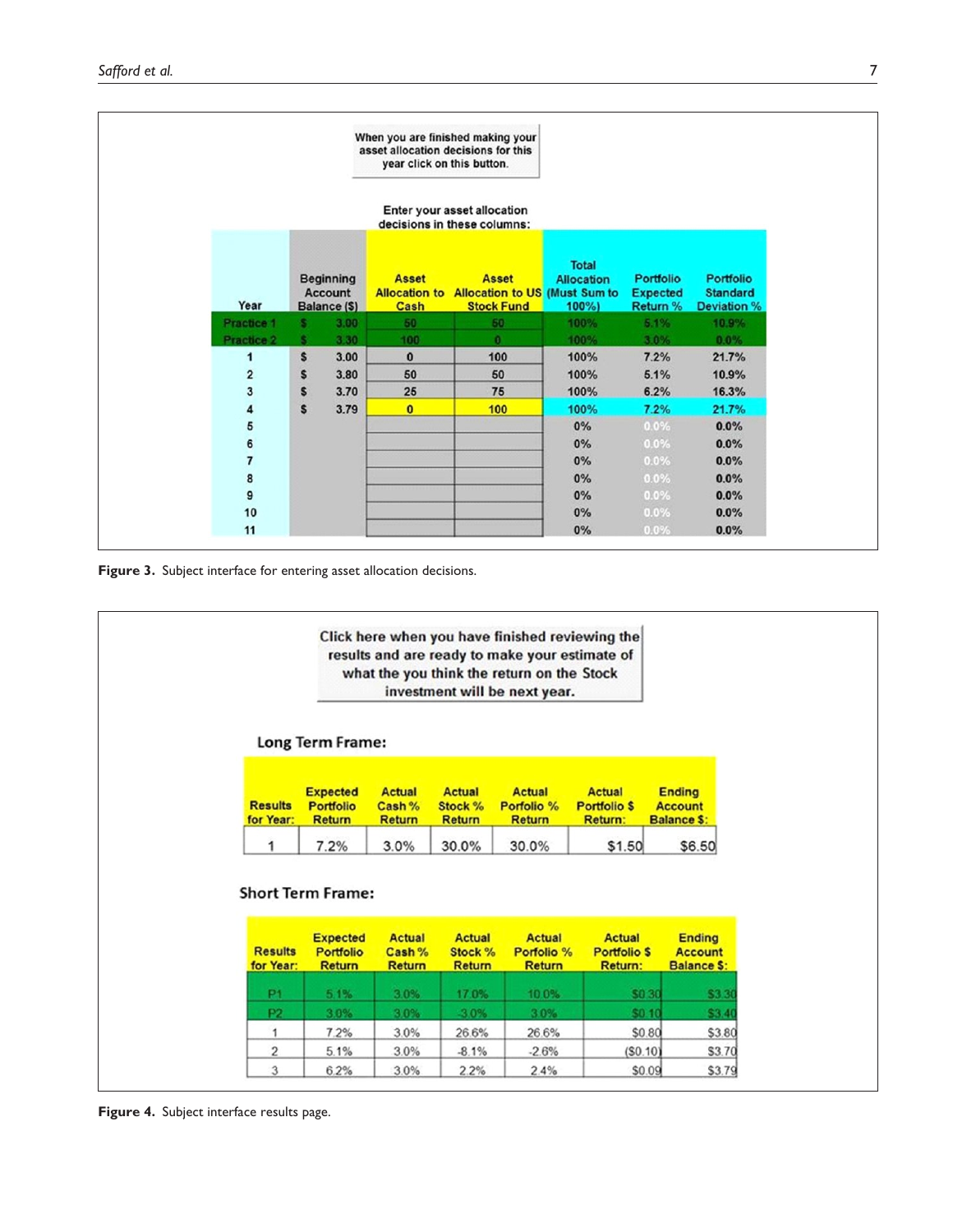65 40 20 Year 40 Year **Long Term** ●Short Term

**Figure 5.** Asset allocation to stocks across conditions.

**Table 4.** Average Allocation to Stocks by Condition.

|         | Long term |      | Short term |      | Overall |      |  |
|---------|-----------|------|------------|------|---------|------|--|
|         | M         | SD.  | м          | SD   | M       | SD   |  |
| 20 year | 60.7      | 27.4 | 52.4       | 25.7 | 56.6    | 26.9 |  |
| 40 year | 53.6      | 24.1 | 49.9       | 29.8 | 51.7    | 27.1 |  |
|         | 56.0      | 25.5 | 50.7       | 28.4 | 53.4    | 27.1 |  |

and 73% were currently students. Each subject was asked to self-report on how much experience he or she had with investment decisions similar to those in the experiment. On a 1 to 7 scale (1 = *none at all*, 7 = *a great deal*), the average response to this investment experience question was 2.5, with 65% answering 1 or 2; 29% answering 3, 4, or 5; and 5% answering above 5. The average subject payment was US\$22.11.

# *ANOVA Tests for Condition Effects*

The average allocation to stocks across all conditions is 53.4%. As seen in Figure 5 and Table 4, in the Short-Term condition, the allocation to stocks is 51% compared with 56% in the Long-Term condition. The average allocation to stocks declines from 57% in the 20-year condition to 52% in the 40-year condition. A repeated measure ANOVA (using the Proc Mixed procedure in SAS) confirms a statistically significant main effect for Frame (Short vs. Long; *F* = 4.66, *p* < .02) and for Cohort (20 year/40 year; *F* = 3.66, *p* < .056). The Frame  $\times$  Cohort interaction effect is not significant. The Framing manipulation leads subjects in the Short-Term frame to allocate less to stocks. The Cohort manipulation shows that subjects who experienced the market crash in the 1930s allocate less to stocks than subjects who do not experience the crash.

Figure 6 plots the allocation to stocks by year (averaged over 5-year blocks) and by cohort (20/40). As seen in Figure 6, subjects in both cohorts began by allocating about 57% to 58% to stocks in the first 5-year block. Subjects in the 40-year cohort reduced the allocation to stocks to a low of



**Figure 6.** Asset allocation to stocks by 5-year block and cohort.

47% in the second 5-year block. The allocation to stocks by subjects in the 40-year cohort was below the allocations of the 20-year cohort in each of the last four blocks of the experiments. A repeated measure ANOVA confirms a statistically significant interaction effect for Cohort (20 year/40 year) by the repeated measure Year  $(F = 2.4, p < .01)$ .

# **Multivariate Regression Analyses**

We next present a series of multivariate regression analyses. As seen in Column 1 of Table 5, we begin with a simple ordinary least squares (OLS) specification in which the share of stocks is the dependent variable and the explanatory variables are a dummy variable for Gender (female  $= 1$ ; male  $=$ 0), a dummy variable for Student (UNR student  $= 1$ ; UNR faculty/staff  $= 0$ ), an indicator variable for subjects' selfreported investment experience (Investment Experience takes discrete values ranging from 1 to 7, with higher numbers associated with higher experience), and a dummy variable for the Crash cohort  $(1 = 40$ -year crash cohort,  $0 =$ 20-year no-crash cohort). The Crash cohort dummy captures if the allocation to stocks is different between the crash and no-crash cohorts after controlling for observable characteristics that have been shown to influence risk attitudes and, by implication, the choice of stocks (Croson & Gneezy, 2009). The age of subjects was not included in the regressions because it proxies for and is highly correlated with investment experience. As a simple way to avoid the time dependency created by repeated decisions on contiguous observations (or even perhaps among small blocks of observations), all variables were averaged over 10-year periods, yielding one observation per decade for each subject, for a total of four observations per subject for subjects in the 40-year cohort, and two observations per subject for subjects in the 20-year cohort.

The crash cohort dummy variable is negative and statistically significant  $(p < .01)$  indicating that the 40-year cohort holds six percentage points less in stocks than the 20-year cohort, after controlling for observable characteristics such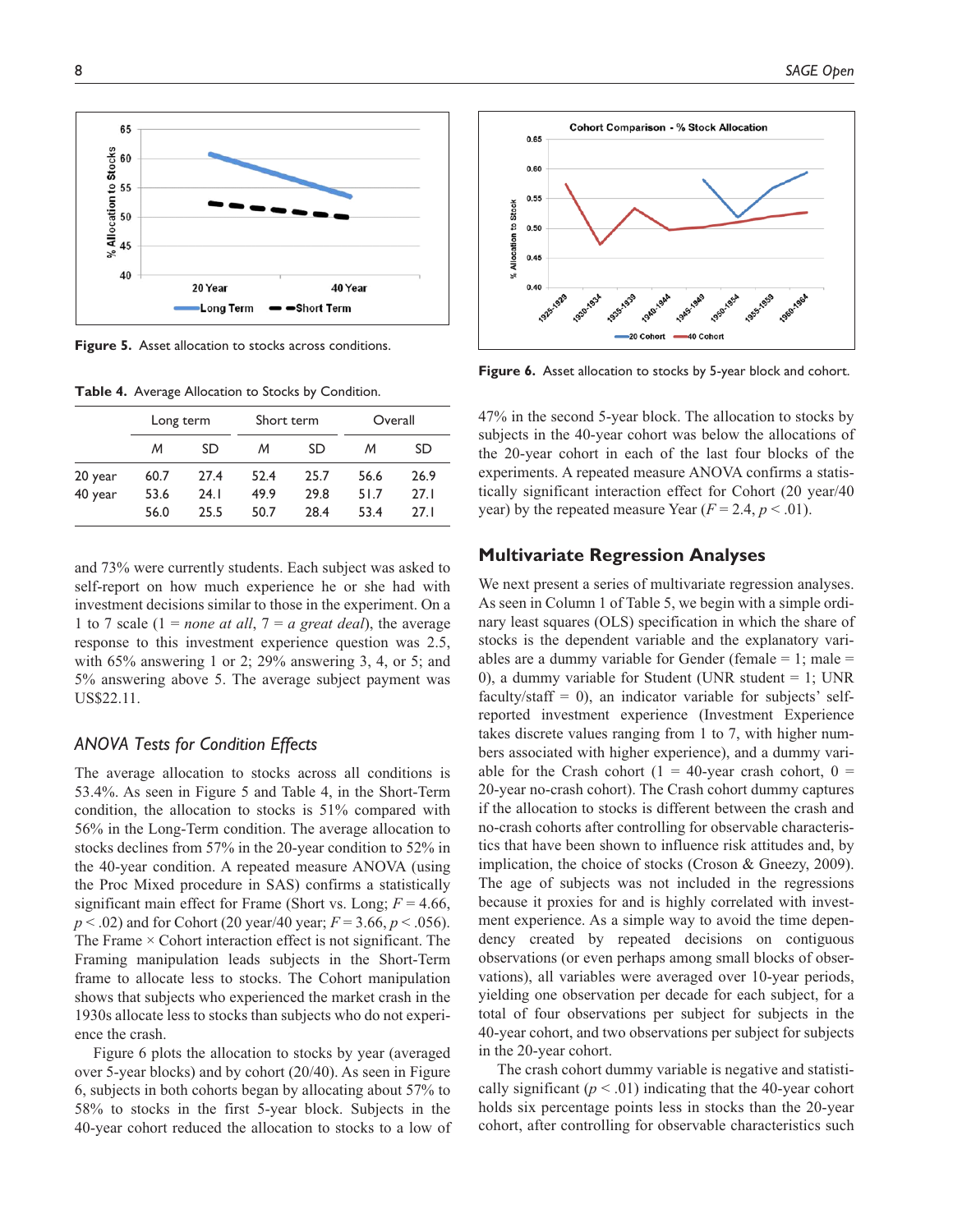#### **Table 5.** Regression Analysis.

| OLS regressions: 10-year averages                      |             |       |                       |       |                       |       |  |  |
|--------------------------------------------------------|-------------|-------|-----------------------|-------|-----------------------|-------|--|--|
|                                                        | Full sample |       | Last 20 years of data |       | Last 20 years of data |       |  |  |
|                                                        | (1)         |       | (2)                   |       | (3)                   |       |  |  |
| Dependent variable is share of stocks                  | Coefficient | Þ     | Coefficient           | Þ     | Coefficient           | Þ     |  |  |
| Female                                                 | $-2.83$     | .3270 | $-3.87$               | .2730 | $-6.43$               | .0720 |  |  |
| UNR student                                            | $-4.819$    | .1440 | $-6.35$               | .1330 | $-6.07$               | .1420 |  |  |
| Investment experience                                  | 2.525       | .0020 | 1.407                 | .1610 | 1.71                  | .0850 |  |  |
| Crash cohort dummy                                     | $-6.291$    | .0230 | $-6.501$              | .0470 | $-7.47$               | .0210 |  |  |
| Long-term dummy: Long-term $= 1$ ,<br>Short-term $= 0$ |             |       |                       |       | 5.849                 | .0670 |  |  |
| Forecast                                               |             |       |                       |       | 0.497                 | .0100 |  |  |
| Risk attitude                                          |             |       |                       |       | $-1.09$               | .1440 |  |  |
| Constant                                               | 56.1        |       | 60.55                 |       | 61.68                 |       |  |  |
| <b>Observations</b>                                    | 232         |       | 156                   |       | 156                   |       |  |  |
| F(4, 227)                                              | 5.1         |       | 2.4                   |       | 3.2                   |       |  |  |
| Prob. $> F(\cdot)$                                     | 0.0006      |       | 0.0588                |       | 0.0057                |       |  |  |
| Adjusted $R^2$                                         | .0664       |       | .0339                 |       | .0075                 |       |  |  |

*Note.* OLS = ordinary least squares. UNR = University of Nevada, Reno.

as gender, investment experience, employment status, and so on.

The next regression in Column 2 of Table 5 attempts to isolate the long-term effect of the crash. To begin, we drop the first 20 years of decisions from the 40-year cohort. Both cohorts are thus left with 20 years of data each for analysis. By concentrating on the last 20 years of data for the 40-year cohort, coefficient estimates cannot, by definition, be contaminated by short-term effects. The OLS models in Columns 1 and 2 of Table 5 are thus the same specifications but with the sample restricted to the years 1945-1964 for both cohorts. In other words, the crash years from 1925-1944 are dropped for the crash cohort.

The results in Column 2 are very similar to those in Column 1 when the full sample was used. The estimated coefficient associated with the Crash dummy remains in the same quantitative ballpark and is also statistically significant at the 1% level. The remaining coefficients are also stable quantitatively.

### **Transmission Mechanisms**

An important finding from the experiment is that experiencing the stock returns during the great depression lead the 40-year cohort to allocate less to stocks compared with the 20-year cohort that did not experience these depressed returns. We now investigate some factors that could be accounting for this result. In their DB paper, Malmendier and Nagel (2011) suggested that the reduced risk taking they found in their sample could be due to either a permanent increase in risk aversion or a change in the beliefs regarding future stock market returns. We address these hypotheses next.

### *Risk Attitudes and Risk Aversion*

To measure risk attitudes, a subject filled out the DOSPERT questionnaire developed by Blais and Weber (2006) before and after the asset allocation task. The DOSPERT questionnaire measures domain-specific risk attitudes and serves as a proxy for risk aversion. The results of our analyses on the overall risk attitude, as well as the financial risk attitude, of the crash cohort were not significantly different from the noncrash cohort either before or after the asset allocation task.

These results weaken the argument that a change in risk aversion can account for the differences in asset allocation across cohorts. Not only is there no difference in risk attitudes across cohorts but the analyses show that there is a decrease in risk aversion from pre- to post-survey measures for all subjects. It is difficult to reconcile lower reported risk aversion with lower allocations to the stock investment.

### *Beliefs About Future Stock Market Returns*

As explained in "Experimental Task" section, each year a subject was asked to estimate what she thought the percentage return on the stock investment would be in the next year. If the subject's guess was with  $+/-10\%$  of the actual return, the subject received US\$0.25 for their guess. Given the information presented to subjects regarding the historical returns on the DJIA and the instructions that future returns in the experiment would be similar to the historical distribution, a rational subject should forecast that the return on the stock investment in each year of the experiment would be equal to the mean of the historical distribution or an expected return of 7.2%. If the market crash does have an effect on subject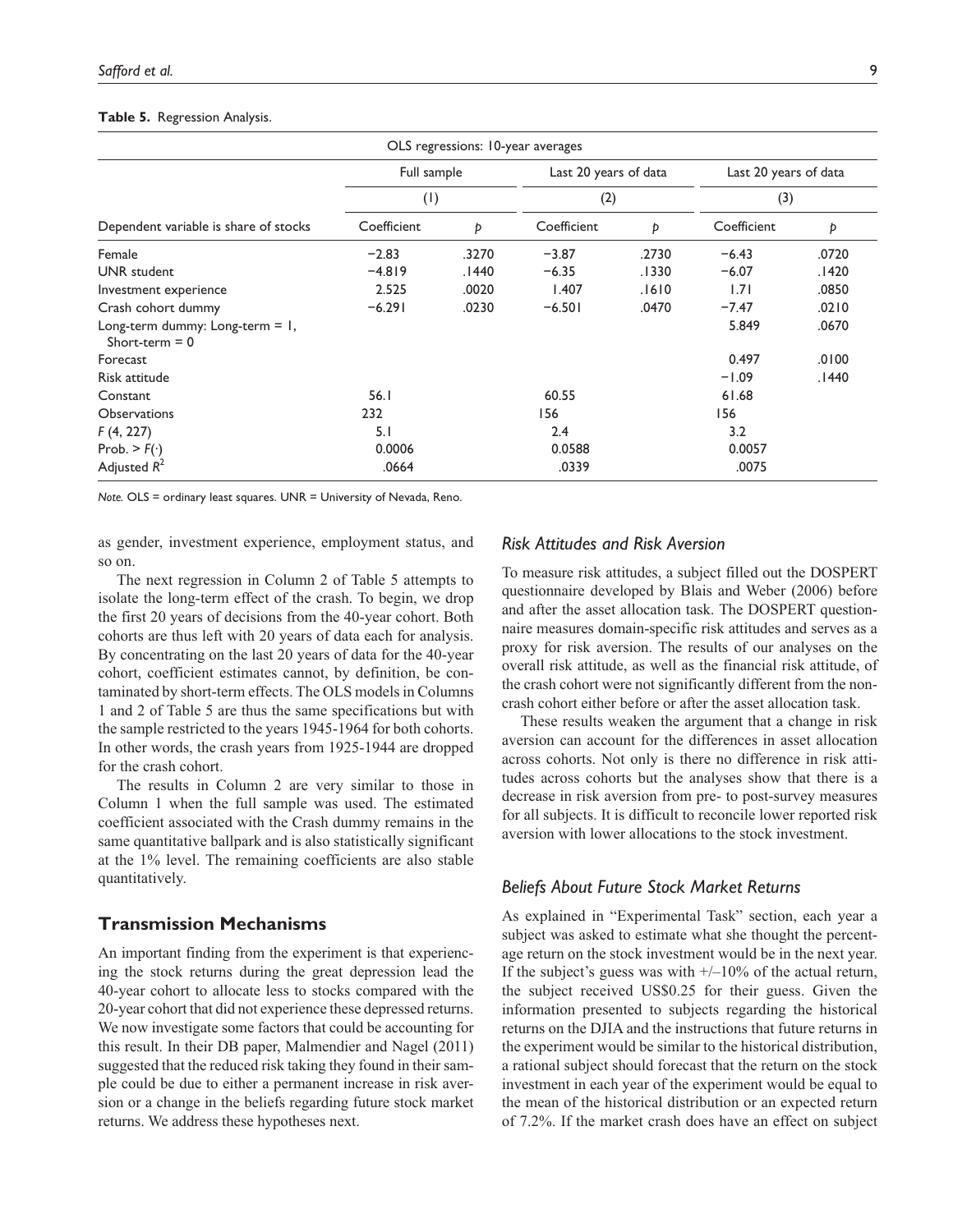

**Figure 7.** Stock allocations and beliefs in 20- and 40-year cohorts.

Allocation

Belief

beliefs then we would expect that effect to be negative and subjects in the 40 cohort should forecast lower future returns compared with subjects in the 20 cohort.

We begin the analysis of beliefs by examining the correlation between stock allocations and the expected return on stocks. Figure 7 shows the average allocation and expected returns average by 5-year blocks by cohort. The correlation between expected returns and stock allocations is 0.89 in the 40 cohort and 0.99 in the 20 cohort. The high correlation suggests that there is strong connection between beliefs and allocations.

Next, the belief and risk attitude measures were added to the regressions reported in Table 5. Recall that the variables in these regressions were averaged over 10-year blocks to avoid the time dependency created by repeated decisions on contiguous observations. As seen in Column 3 of Table 5, the coefficient for the Beliefs variable is positive and significant, suggesting that as the belief about the expected return on the stock asset goes up, so does the current year stock allocation. The Risk Attitude variable is not statistically significant.

A series of additional regressions were conducted on a data set that was not averaged across blocks to control for the repeated measures issues. The dependent variable in the regression remained the allocation to stocks in each year of the experiment. The explanatory variables included the subject's stock allocation lagged 1 year; the actual return on the stock asset lagged 1, 2, and 3 years; the subject's belief regarding the expected return on the stock asset in the next year; a dummy

**Table 6.** Belief Distribution Characteristics.

|                 | 20    | 40    |       | $40$ (1-5) $40$ (1-20) | $40(21-40)$ |
|-----------------|-------|-------|-------|------------------------|-------------|
| M               | 11.4% | 11.0% | 14.1% | 10.4%                  | 11.7%       |
| <b>STD</b>      | 13.0% | 15.0% | 14.1% | 16.0%                  | 13.0%       |
| <b>Skewness</b> | 2.09  | 0.77  | 2.38  | 0.3                    | 1.56        |
| Kurtosis        | 9.14  | 4.81  | 8.67  | 4.25                   | 5.22        |

variable if the subject was in the crash cohort; and the demographic variables of faculty/staff, student, and investment experience. In the full regression with all of the explanatory variables above, all of the variables were statically significant (at  $p < .01$ ) except for the faculty/staff and student dummy variables. As expected, a subject's current stock allocation was highly correlated with their allocation in the prior year. Also, a subject's current stock allocation was higher if there was a positive return on the stock asset in the prior year; but, the higher the return on the stock asset lagged 2 and 3 years, the lower current stock allocations. Finally, the Belief and Crash cohort variables remained significant and quantitatively consistent even after controlling for these other variables. We continue our analysis of the Belief variable in the next section.

*Comparison of belief distributions between cohorts.* In Table 6, we report the characteristics for subject beliefs across the 20 and 40 cohorts in terms of mean, standard deviation, skewness, and kurtosis statistics. Apart from the differences in means already discussed in the previous section, there was also quite a range in the distribution of subjects' beliefs with only a very few subjects providing a stable point estimate of 7.2%.

The standard deviations show a slightly higher volatility of beliefs for the crash cohort (15% vs. 13%) for the whole sample. Interestingly, the standard deviation declines slightly (from 16% to 13%) in the last years of the experiment for the crash cohort. Furthermore, the volatility declines in the last 20 years of the experiment for the crash cohort, moving in the wrong direction in terms of what would be expected if learning from experience is at play.

The Skewness statistics of 2.09 and 0.77 on the distributions of the 20 and 40 cohorts respectively indicate the distributions were right skewed suggesting optimistic beliefs regarding future stock returns, confirming the findings reported in the previous section in regard to the mean statistic.

The Kurtosis statistics of 9.14 and 4.81 on the 20 and 40 cohort distributions suggests both had very sharp peaks around the mean. The sharp peaks in the distributions are likely explained by the incentive systems for guessing stock returns that encourage a mean point estimate of 7.2%.

There are some interesting differences in the distribution of beliefs between the cohorts. First, the skewness and kurtosis statistics are both lower in the 40-year cohort (Crash cohort) compared with the 20-year (noncrash) cohort. As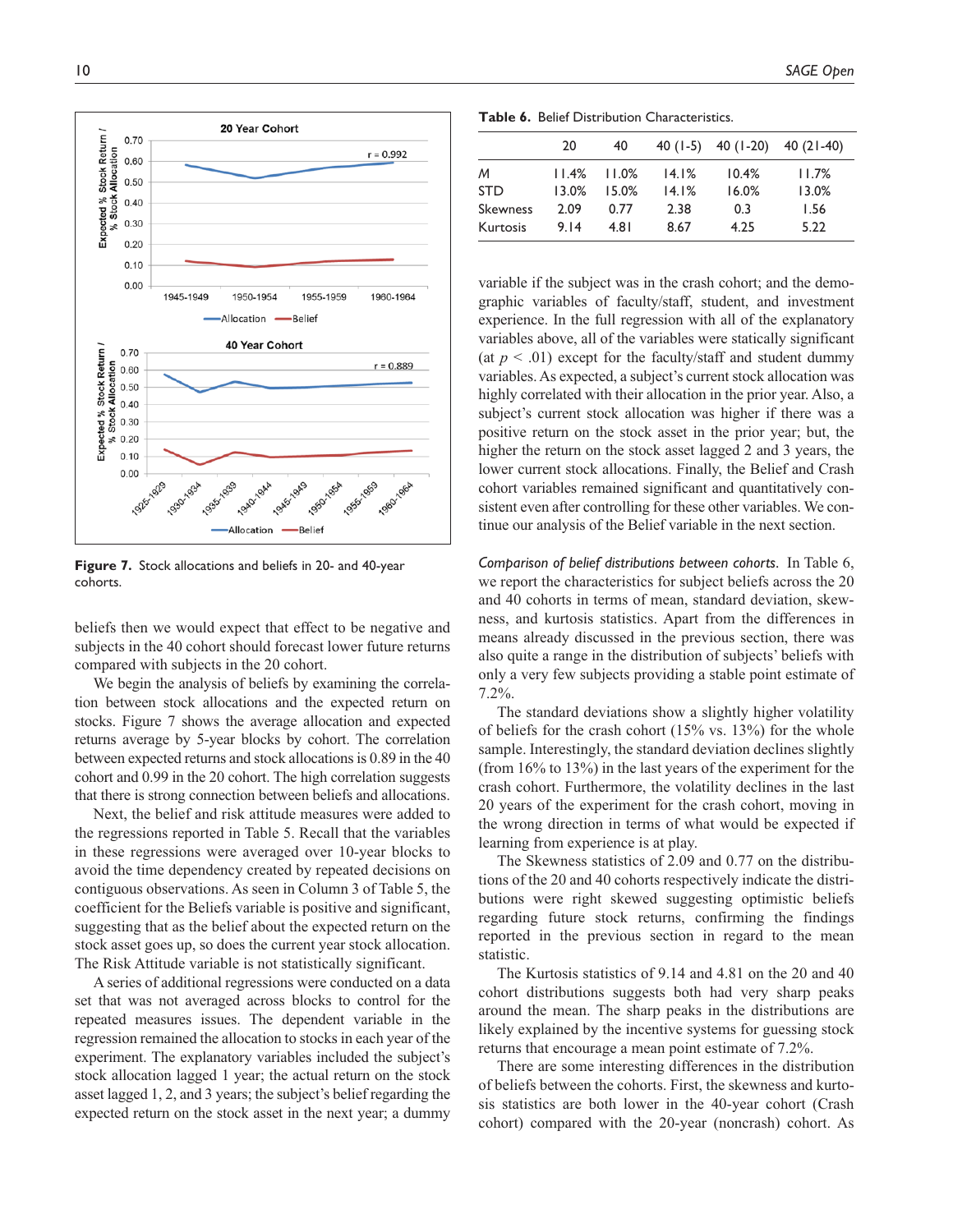

**Figure 8.** 20-year versus 40-year cohorts (full sample).



**Figure 9.** Fourty-year cohort, first 5 years (1-5) versus last 35 years (6-40).

seen in Figure 8, the 20 cohort had a more peaked distribution around the mean and thinner tails. Fatter tails in the 40 cohort suggests that subjects in this group were more likely to provide very high or low estimates regarding future stock returns. The fatter tails are more pronounced on the negative side of the distribution, confirming that the 40-year cohort placed a higher probability on large negative stock returns than the 20-year cohort.

Using the Kolmogorov–Smirnov (KS) to test for differences between distributions, there is a significant difference in the belief distribution between the 20- and 40-year cohorts  $(D = 0.28, p < .01)$ . This difference in the distributions of beliefs between cohorts suggests that once subjects in the 40-year cohort actually experienced a stock market crash and recovery, they were then more cognizant that large (primarily) negative returns were possible and were more likely to forecast large (mostly) negative returns in the next year.

To validate this finding, we performed further KS tests on the distributions of beliefs. Within the 40-year cohort, we find a significant difference in the distribution of beliefs between Years 1 to 5 and Years 6 to 40 ( $D = 0.14$ ,  $p < .01$ ). Subjects in the 40-year cohort began the experiment with very optimistic beliefs (mean stock estimate = 14.1% in Years 1 to 5) and a peaked distribution (Kurtosis  $= 8.67$ ). As seen in Figure 9, the tails of the distributions for Years 6 to 40 are fatter than those in Years 1 to 5. These findings suggest



**Figure 10.** Cumulative distribution functions for last 20 years versus DJIA.

*Note.* DJIA = Dow Jones Industrial Average.

that although the 40-year cohort began the experiment with very optimistic beliefs, these beliefs were significantly adjusted after experiencing the crash. Interestingly, we find no significant difference in the distribution of beliefs between Years 1 to 20 and Years 21 to 40 (*D* = 0.05, *p* < .22) for the 40 cohort. Taken together, these findings suggest that the crash caused beliefs to change quickly and that these changes remained consistent across the later years of the experiment.

A second piece of evidence regarding the impact of the crash is related to the significant statistical difference in the distribution of beliefs for the Years 21 to 40 between Cohorts 20 and 40 ( $D = 0.08$ ,  $p < .05$ ). As the return stream that the cohorts experienced in Years 21 to 40 was identical, this is further evidence that it was the experience of the crash that led to the change in beliefs of the 40 cohort.

In Figure 10, the cumulative distribution functions of the actual annual returns from the DJIA and the distributions of beliefs for the last 20 years of the 20 and 40 cohorts are stacked on top of each other. It is interesting to note that the distribution of beliefs from the 40-year cohort more closely resemble the actual distribution of returns on the DJIA than does the distribution from the 20-year cohort. This suggests that there is a learning process occurring in this experiment in regard to the overall distribution of beliefs, and that after experiencing the crash the 40-year cohort has more realistic beliefs about future stock market returns. Still, it is clear from Figure 10 that that the process is incomplete and the 40-year cohort significantly underestimates the true probability of a crash, a finding that is in line with a recent and rapidly growing literature on rare events in the field of psychology (Hertwig et al., 2004).

### *Belief Modeling*

We conclude our analyses by individually modeling the weight structure of stock returns that best explains each subject's stock allocations. We follow Hertwig et al. (2006) and assess how much weight prior stock returns should be given in predicting current allocations for each individual in the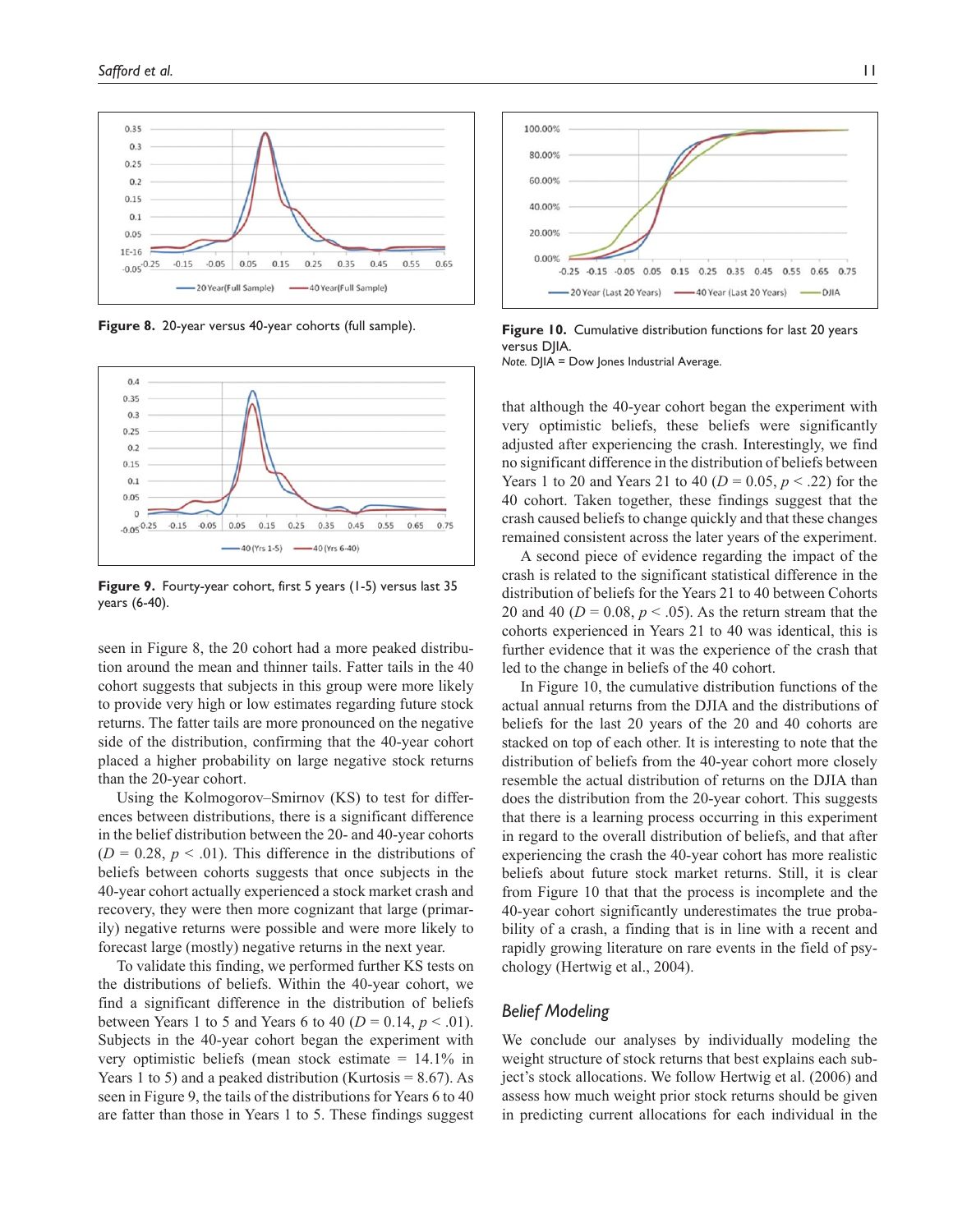

**Figure 11.** Sample of memory weights.

Crash cohort. Some weight structures put more weight on the stock returns of the most recent periods while others put more weight on the stock returns of more distant periods.

Hertwig et al. (2006, p. 85) propose that the weight of each return should be given by:

$$
\omega(t) = (1/t)^{\gamma}
$$

where *t* refers to the time elapsed from the midpoint of the 4-year period crash, and the parameter gamma in the power function can be either positive or negative, thus governing the curvature of the function, and thus determining if more weight is imposed to the early or the late returns. When gamma is positive, more recent returns receive more weight. When gamma is negative, more distant returns receive more weight, as shown in Figure 11.

We then run regressions for each individual in the Crash cohort in which the dependent variable is Stock allocation (% allocated to stocks) and the explanatory variables include the subject's beliefs and the (alternative) weighted stock returns. The gamma parameters that were tested as alternatives for the best fit in each regression were the following: gamma  $= 1/5$ ,  $1/2$ ,  $1$ ,  $2$ ,  $5$ ,  $-1/2$ ,  $-1/5$ ,  $-1$ ,  $-2$ ,  $-5$ . Regressions were run for each individual's allocations for each of these parameters.

The regressions for each individual and each weight structure were of the following form:

$$
s(t)ij = ai + \beta0 \omegaij (t) r(t)h + \beta1 belie f(t)i
$$

where *s* denotes stock allocation, *i* refers to each individual in the treatment (Crash) group, *j* refers to each weighted (stock) return structure, *h* refers to the treatment group, and *r(t)* refers to the (unweighted) stock returns faced by the treatment group in each year of the experiment, and *belief(t)* denotes the self-reported, incentivized belief reported by every subject prior to making their stock allocation decision.

The regression with the highest *t* statistic for a given weighted return structure was then chosen as the one that best fit each individual's behavior. In that way, we attempted to identify subjects that put more weight on the stock returns that occurred early in the experiment or the distant past, as opposed to subjects that put more weight on the most recent returns.

Table 7 below shows the distribution of individuals in the treatment group according to the pattern of weighted returns that best explained their stock allocations.

As Table 7 shows, for 11 of 39 individuals in the treatment group, the weighted return structure that best fit their stock allocations had a negative gamma parameter (i.e., those associated with putting weight on more distant returns). Five out of 39 individuals in the treatment group had stock allocations that can best be explained by weighted returns in which recent returns receive more weight than distant returns; that is, the best fit was obtained with a positive gamma parameter, suggesting the existence of a recency effect, in spite of the experimental manipulation exposing them to a large salient, early crash. One individual (id 118) displayed the same constant allocation to stocks during the 40 experimental "years." A significant number of individuals in the treatment group (22/39) kept their stock allocations unchanged for prolonged periods, leaving very little variation to be explained by any pattern of returns (adjusted or otherwise), making it impossible to identify the optimal structure of weights (those are represented in the column "No discernible pattern" at the far right of Table 7).

# **Conclusion**

This study examines how the experience of an asset crash and the description of historical asset returns affect subjects' asset allocations. Our findings include (a) subjects who experience a market crash allocate about 6% less to the risky stock investment compared with subjects who do not experience the crash after controlling for other explanatory variables; (b) subjects who receive a description of historical returns with a long-term frame orientation invest about 6% more in the stock asset; (c) the long-term framing of historical asset returns does not compensate for the effect of a significant crash early in the investment life cycle; (d) our best explanation for the lower stock investment allocations of the crash cohort is that these subjects have more volatile and pessimistic beliefs regarding future stock returns and that the reduced risk taking is not attributable to an increase in risk aversion; (e) experiencing a market crash increases the belief and expectancy that another market crash is possible; and (f) the impact of the distant experiences effect is seen most clearly in years following negative returns on the risky asset.

Recently there have been several studies examining how investors react to significant market declines. Malmendier and Nagel (2011) used data from the Survey of Consumer Finance to examine the risk-taking behavior of respondents who lived through the Great Depression. M. Weber, Weber,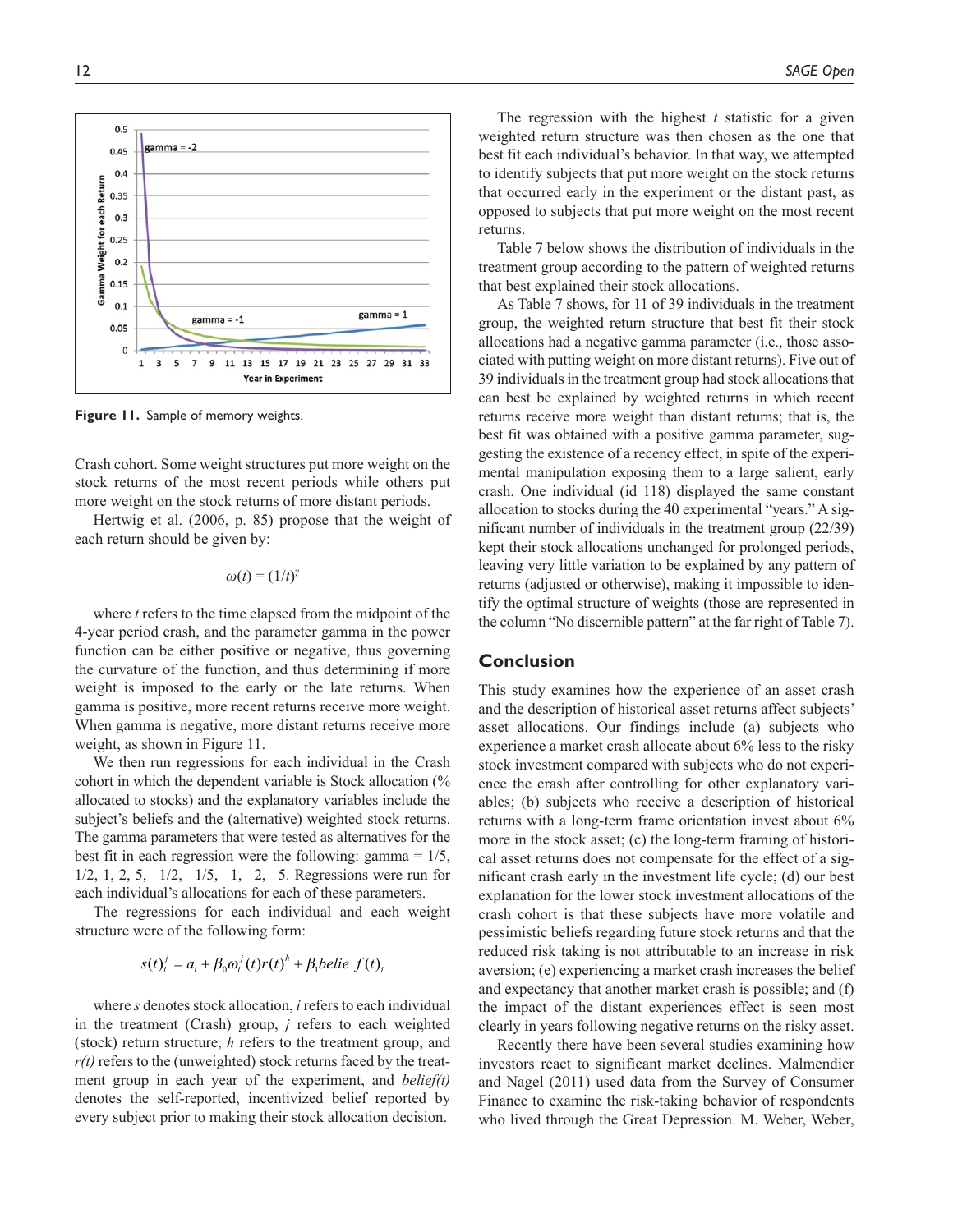**Table 7.** Best Fit Weight For Each Subject in Crash Cohort.

| Subject id | Gamma weight | Crash effect  | Recency effect | Constant allocations | No discernible pattern |
|------------|--------------|---------------|----------------|----------------------|------------------------|
| id 42      | $-2$         | Yes           | No             | $\mathsf{No}$        | No                     |
| id 43      | $-1/5$       | Yes           | No             | No                   | No                     |
| id 46      | $-5$         | Yes           | No             | No                   | No                     |
| id 48      | $-2$         | Yes           | No             | No                   | No                     |
| id 107     | $-5$         | Yes           | No             | No                   | No                     |
| id 108     | $-5$         | Yes           | No             | No                   | No                     |
| id 112     | $-5$         | Yes           | No             | No                   | No                     |
| id 113     | $-5$         | Yes           | No             | No                   | No                     |
| id 114     | $-5$         | Yes           | No             | No                   | No                     |
| id 119     | $-5$         | Yes           | No             | No                   | No                     |
| id 120     | $-2$         | Yes           | No             | No                   | No                     |
| id 47      | $\mathsf{I}$ | No            | Yes            | No                   | No                     |
| id 39      | $\mathbf 2$  | No            | Yes            | No                   | No                     |
| id 103     | $\mathbf{I}$ | No            | Yes            | No                   | No                     |
| id 104     | 1/5          | No            | Yes            | No                   | No                     |
| id 49      | 2            | No            | Yes            | No                   | No                     |
| id 118     | N/A          | No            | No             | Yes                  | No                     |
| id 41      | N/A          | No            | No             | No                   | Yes                    |
| id 44      | N/A          | No            | No             | No                   | Yes                    |
| id 45      | N/A          | No            | No             | No                   | Yes                    |
| id 50      | N/A          | No            | No             | No                   | Yes                    |
| $id$ 5 l   | N/A          | No            | No             | No                   | Yes                    |
| id 52      | N/A          | No            | No             | No                   | Yes                    |
| id 54      | N/A          | No            | No             | No                   | Yes                    |
| id 55      | N/A          | No            | No             | No                   | Yes                    |
| id 56      | N/A          | No            | No             | No                   | Yes                    |
| id 57      | N/A          | No            | No             | No                   | Yes                    |
| id 58      | N/A          | No            | No             | No                   | Yes                    |
| id 59      | N/A          | No            | No             | No                   | Yes                    |
| id 60      | N/A          | No            | No             | No                   | Yes                    |
| id 102     | N/A          | No            | No             | No                   | Yes                    |
| id 105     | N/A          | No            | No             | No                   | Yes                    |
| id 106     | N/A          | No            | No             | No                   | Yes                    |
| id 109     | N/A          | No            | No             | No                   | Yes                    |
| id 110     | N/A          | No            | No             | No                   | Yes                    |
| id         | N/A          | No            | No             | No                   | Yes                    |
| id 115     | N/A          | No            | No             | No                   | Yes                    |
| id 116     | N/A          | No            | No             | No                   | Yes                    |
| id 117     | N/A          | $\mathsf{No}$ | No             | No                   | Yes                    |

and Nosić (2012) used survey data from Barclays online broker customers to examine the hypothetical risk-taking behavior of respondents from September 2008 to June 2009, a period of another market crash.

Our study presents a controlled experimental study with financial incentives to examine the risk-taking behavior of subjects exposed to the market returns from the Great Depressions and compares these subjects with a control group not exposed to the returns from the Great Depression. As all three studies employed very different methodologies, a comparison of the similar findings between the three papers provides an important contribution to the literature.

One of the most interesting similarities between the three studies is that all three report a decline in risk taking in the range of 6% to 10% following exposure to significant asset/ market declines. Malmendier and Nagel's (2011) models estimate that an increase of 5% of experienced real stock returns is associated with an increase of about 7% in the percentage of liquid assets allocated to stocks. M. Weber et al. (2012) report that the mean percentage invested into a hypothetical risky portfolio by Barclays survey respondents fell from 56% to 47% from September of 2008 to March of 2009, a period during which the U.K. stock market (FTSE-All Share) fell by about 30% and then fully recovered those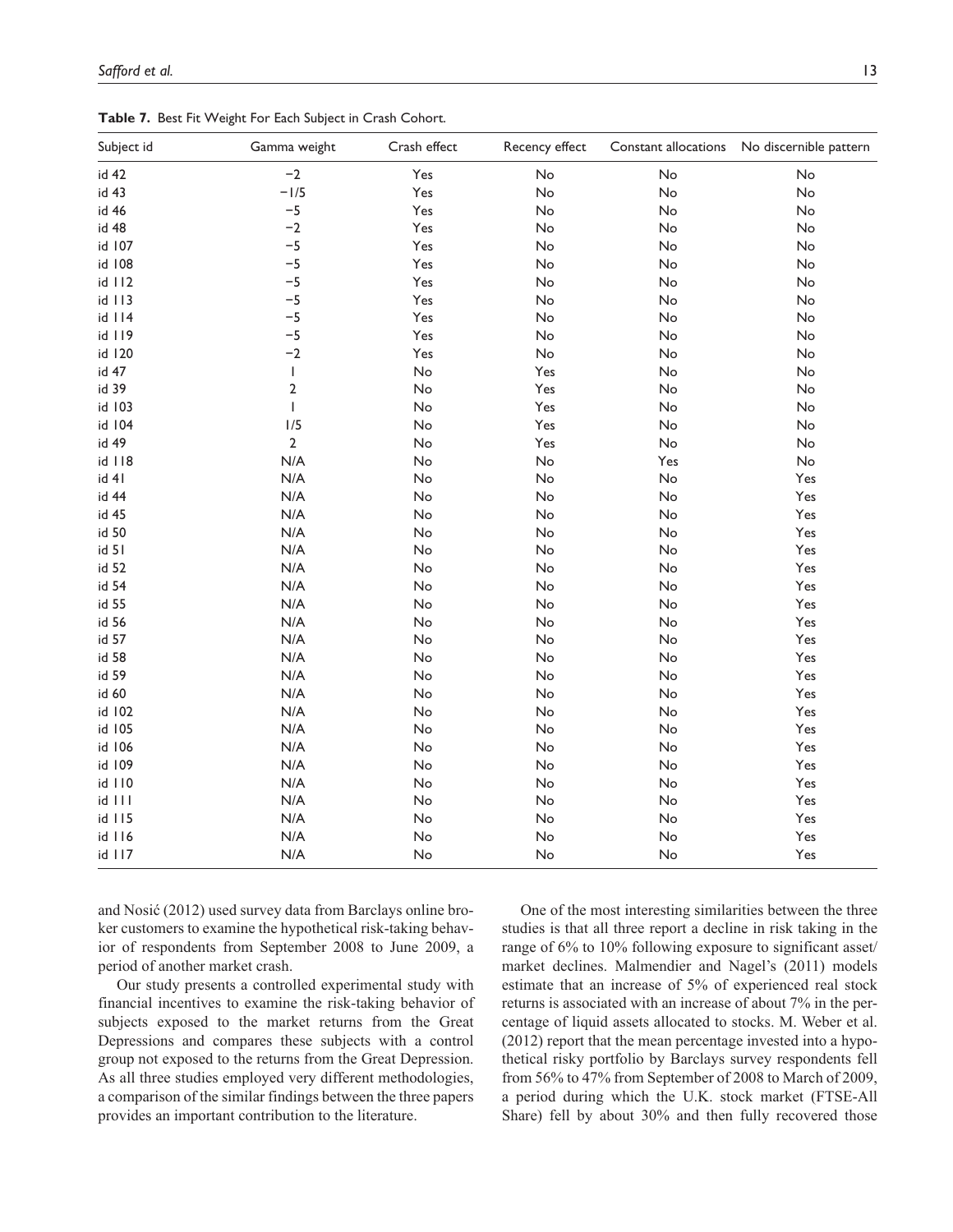14 *SAGE Open*

losses. Our experimental results show that the crash cohort allocated about 6% less to stocks compared with the noncrash cohort. The average annual return on the DJIA for the crash cohort was 7.9% versus 10.1% for the noncrash cohort. The tentative conclusion to draw from these converging results is that on average a significant market crash leads to about a 6% to 10% reduction in portfolio allocation to the risky asset in both the short and long term by individual investors.

A second tentative conclusion to draw from the comparison of the three studies is that the transmission mechanism causing the reduction in risk taking following market crashes appears to be changes in investors' beliefs and expectations regarding future market returns rather than a change in investor risk aversion or risk attitude. Malmendier and Nagel (2011) conclude, "We also offer some evidence that experience influences risk taking, at least partly, by affecting beliefs rather than risk preferences. We show that higher experienced stock returns are associated with more optimistic beliefs about future stock returns" (p. 410). Our experimental results suggest that beliefs and asset allocations are highly correlated, that risk aversion does not increase after experiencing an asset crash, and that the beliefs and allocations of subjects in the crash cohort are very pessimistic in the face of any declines on the risky asset. M. Weber et al. (2012) find that self-reported measures of risk attitudes were stable over time in a repeated longitudinal survey and that subjective measures of risk and return expectations are highly correlated with risk-taking behavior. Thus, all three studies lend support for the hypothesis that changes in risk-taking behavior following asset/market crashes can be attributed to changes in beliefs regarding future returns rather than changes in risk attitudes or risk aversion.

# **Discussion**

Rare events, by definition, happen rarely. Buying the winning lottery ticket, losing a cherished career job, dating our favorite movie star, or being caught in a once-in-a-lifetime natural disaster are all things that very few of us ever experience. The description of some rare events capture our imagination and lead us to overestimate their true probability of occurrence. Highly emotional events, such as terrorist attacks (Sunstein, 2003), are often significantly overweighted. For example, the fear of terrorism results from an availability cascade whereby vivid images of cruel, violent deaths are reinforced by media attention and social interactions, inducing easy access and retrieval of those mental images and this induced emotional arousal leads to a significant overestimation of the likelihood of the event (Sunstein, 2002; Slovic, Finucane, Peters, & MacGregor, 2004).

But for the majority of *experienced* rare events, as opposed to those presented by description, the underweighting of the true probabilities is the typical finding in the literature, especially for feedback-type studies, such as ours. This article

confirms that finding, and is consistent with the findings of Lejarraga et al. (2016). Both cohorts in our experiment received descriptive written information about the historical distribution of stock market returns and were told that the actual returns to be experienced during the experiment were likely to be similar to the historical ones (an incomplete description of the risky prospects). Even so, both cohorts greatly underweighted the true probability of large negative returns. Yet the crash cohort underweighted the true probability of a crash by a lesser amount and also showed signs of learning from the experience of a crash.

The crash that subjects experienced only lasted a few periods, but it seemed to have a long-term effect on subjects' asset allocations. As the crash in the experiments was relatively short, the impact of the crash seems to have more to do with the intensity (or depth) of the crash rather than the length, a finding in line with literature on peak-end rules and duration neglect (Fredrickson & Kahneman, 1993; Kahneman, Fredrickson, Schreiber, & Redelmeier, 1993). Salience is perceived according to the magnitude of the event but recalled according to the intensity of the event at its peak and at the end of the episode, especially in the case of bad events (Kahneman et al., 1993). Indeed, there is evidence of "duration neglect," a phenomenon by which the total amount of discomfort or pain brought about by the bad event is erroneously recalled and discounted if the episode finishes on a somewhat good note (Fredrickson & Kahneman, 1993).

Future research on this topic should consider the following issues. First, while the evidence we reported in this experiment clearly leans toward the explanation that beliefs regarding future market returns are driving the lower asset allocations rather than any changes in risk aversion, we suggest that a research design that allows for the capturing of time-varying measures of risk aversion between asset allocation decisions would be informative. Second, our results suggest that the description versus experience component of the experiment is a critical factor in the results and further thought on this distinction is warranted.

Finally, further research is necessary to further assess the importance of the primacy and recency of stock returns on current allocations. Malmendier and Nagel's (2011) experience effect model suggests that memories of a crash fade in an approximately linear fashion. Thus, if you recently experienced a crash it will have a significant effect on your current allocations but if the crash was in the distant past, or if you are young and have no experience with a market crash, then crash returns will have little influence on your current allocations. Our experimental work suggests that for a significant number of subjects the memory of a crash is fairly long lived and can lead subjects to hold less of the risky asset many periods after the crash. Unfortunately, the number of periods and absolute amount of time in our experiment is probably not long enough to formally assess the relative importance of recent versus distant events. A longer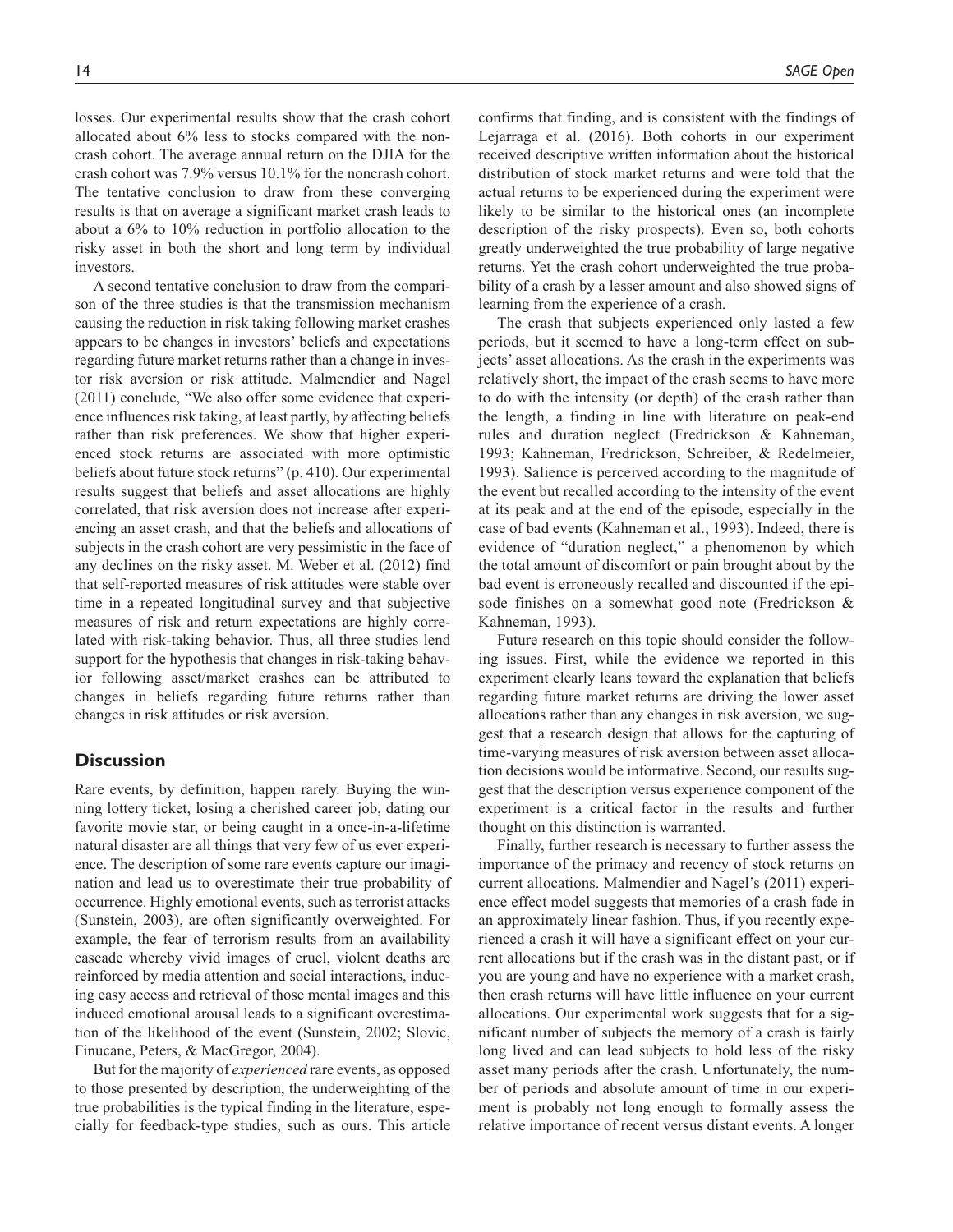experiment with hundreds of decision periods along the lines of Plonsky et al. (2015) may be a better model to answer questions about the relative importance of recent versus distant events. In addition, an allocation experiment with hundreds of periods would also be better able to assess the importance of "wavy recency" or whether patterns of prior returns lead to an expectation that another crash is coming. Whether it is done in the lab or the field, one goal of future work should be to sort out the effects of primacy and recency on investor behavior in an environment where the investor experiences assets booms and busts. As asset markets are likely to continue to boom and bust on a regular basis, a clear understanding of how investors behave in such environments is necessary to provide tangible advice on how to best avoid costly investment mistakes.

#### **Authors' Note**

This article is based on research completed for Amanda Safford's dissertation.

#### **Acknowledgments**

The authors wish to thank participants at the 2012 Bay Area Behavioral Economics Workshop, discussants at the 2012 Academy of Behavioral Finance Conference, the University of Nevada, Reno brown bag seminar series, and especially Stefan Zeisberger and Gabriele M. Lepori for helpful comments and suggestions on this article. We also thank two anonymous referees for their comments and suggestions, which greatly improved the manuscript. Any remaining errors are our own.

#### **Declaration of Conflicting Interests**

The author(s) declared no potential conflicts of interest with respect to the research, authorship, and/or publication of this article.

### **Funding**

The author(s) received no financial support for the research, authorship, and/or publication of this article.

### **References**

- Benartzi, S., & Thaler, R. H. (1995). Myopic loss aversion and the equity premium puzzle. *The Quarterly Journal of Economics*, *110*, 73-92.
- Benartzi, S., & Thaler, R. H. (1999). Risk aversion or myopia? Choices in repeated gambles and retirement investments. *Management Science*, *45*, 364-381.
- Blais, A., & Weber, E. (2006). A Domain-Specific Risk-Taking (DOSPERT) scale for adult populations. *Judgment and Decision Making*, *1*, 33-47.
- Boldrin, M., Christiano, J. H., & Fisher, J. D. (2001). Habit persistence, asset reruns and the business cycle. *The American Economic Review*, *91*, 149-166.
- Camilleri, A. R., & Newell, B. R. (2011). When and why rare events are underweighted: A direct comparison of the sampling, partial feedback, full feedback and description choice paradigms. *Psychonomic Bulletin & Review*, *18*, 377-384.
- Campbell, J. Y., & Cochrane, J. H. (1999). By force of habit: A consumption-based explanation of aggregate stock market behavior. *The Journal of Political Economy*, *107*, 205-251.
- Croson, R., & Gneezy, U. (2009). Gender differences in preferences. *Journal of Economic Literature*, *47*, 448-474.
- Erev, I., Glozman, I., & Hertwig, R. (2008). What impacts the impact of rare events. *Journal of Risk and Uncertainty*, *36*, 153-177.
- Fredrickson, J., & Kahneman, D. (1993). Duration neglect in retrospective evaluations of affective episodes. *Journal of Personality and Social Psychology*, *65*, 45-55.
- Freud, S., & Strachey, J. (1966). *The complete introductory lectures on psychoanalysis*. New York, NY: W. W. Norton.
- Gottlieb, D. A., Weiss, T., & Chapman, G. B. (2007). The format in which uncertainty information is presented affects decision biases. *Psychological Science*, *18*, 240-246.
- Guerrero, F. L., Stone, G. R., & Sundali, J. A. (2012). Fear in asset allocation during and after stock market crashes: An experiment in behavioral finance. *The Journal of Behavioral Finance and Economics*, *2*, 50-81.
- Hertwig, R., Barron, G., Weber, E. U., & Erev, I. (2004). Decisions from experience and the effect of rare events on risky choice. *Psychological Science*, *15*, 534-539.
- Hertwig, R., Barron, G., Weber, E. U., & Erev, I. (2006). The role of information sampling in risky choice. In K. Fiedler & P. Juslin (Eds.), *Information sampling and adaptive cognition* (pp. 72-91). Cambridge, UK: Cambridge University Press.
- Hogarth, R. M., & Einhorn, H. J. (1992). Order effects in belief updating: The belief-adjustment model. *Cognitive Psychology*, *24*, 1-55.
- Kahneman, D., Fredrickson, B. L., Schreiber, C., & Redelmeier, D. A. (1993). When more pain is preferred to less: Adding a better end. *Psychological Science*, *4*, 401-405.
- Lejarraga, T., Woike, J. K., & Hertwig, R. (2016). Description and experience: How experimental investors learn about booms and busts affects their financial risk taking. *Cognition*, *157*, 365-383. doi:10.1016/j.cognition.2016.10.001
- Malmendier, U., & Nagel, S. (2011). Depression babies: Do macroeconomic experiences affect risk taking? *The Quarterly Journal of Economics*, *126*, 373-416.
- Malmendier, U., & Nagel, S. (2016). Learning from inflation experiences. *The Quarterly Journal of Economics*, *131*, 53-87.
- Mehra, R., & Prescott, E. C. (2003). The equity premium in retrospect. In G. M. Constantinides, M. Harris, & R. M. Stulz (Eds.), *Handbook of the economics of finance* (pp. 887-936). Amsterdam, The Netherlands: Elsevier.
- Nisbett, R., & Ross, L. D. (1980). *Human inference: Strategies and shortcomings of social judgment*. Englewood Cliffs, NJ: Prentice Hall.
- Pechtel, P., & Pizzagalli, D. A. (2011). Effects of early life stress on cognitive and affective function: An integrated review of human literature. *Psychopharmacology*, *214*, 55-70.
- Plonsky, O., Teodorescu, K., & Erev, I. (2015). Reliance on small samples, the wavy recency effect, and similarity-based learning. *Psychological Review*, *122*, 621-647.
- Rakow, T., & Newell, B. R. (2010). Degrees of uncertainty: An overview and framework for future research on experiencebased choice. *Journal of Behavioral Decision Making*, *23*, 1-14.